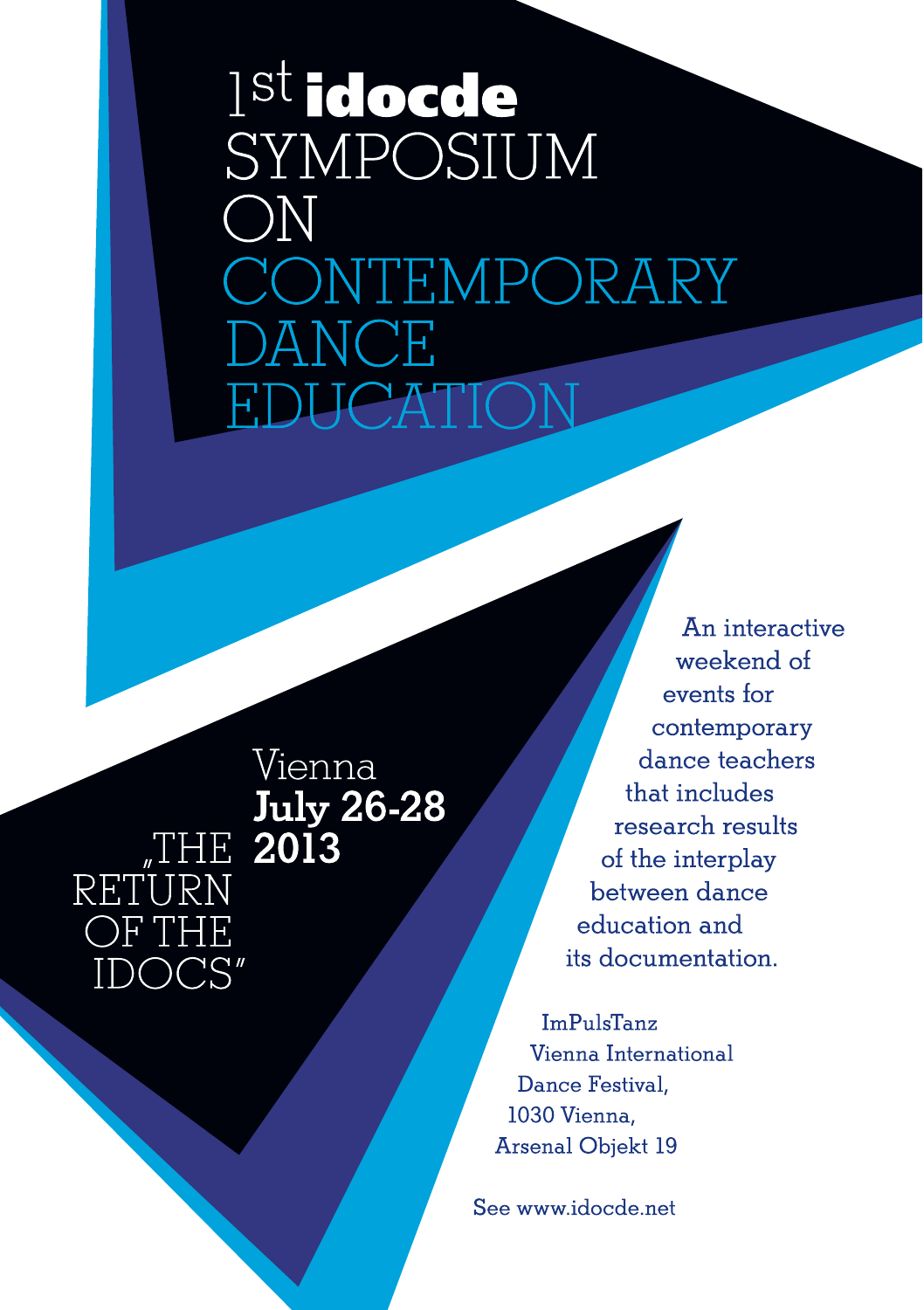#### INDEX

| 02 Introduction |
|-----------------|
| 03 Program      |
| 15 Schedule     |
| 23 Partners     |
| 31 Imprint      |

#### INTRODUCTION

### "History is composed of documents, because the document is what remains" (Jacques Le Goff)

This is a first. Not only as a symposium on contemporary dance education. but especially with its leitmotiv of documentation within dance education. So, please welcome our experiment "The return of the idocs"! What actually can constitute documentation when dealing with a moving subject, we'll experience and discuss this weekend. We will not be presenting results, but insights from an ongoing research proces that started almost 2 years ago with the EU funded project "EDOCDE", which then turned into "IDOCDE -International Documentation of Contemporary Dance Education".

The journey so far has been inspiring: expanding contacts among colleagues, expanding knowledge and the depth of reflection on what we do. At times it was also quite demanding in workload, sometimes impossible, also trying to unify different interests and ideas, and this process is still going on... But we stay true to the vision of IDOCDE: to create a network among contemporary dance teachers with the aim to support, learn from and challenge each other - both online and face to face. So thank you, to all the IDOCDE midwives! In the IDOCDE spirit, the symposium is set up as a peer-to-peer exchange. referencing back to the original greek meaning of knowledge exchange and communal celebration. We are looking forward to your input and to make history together with you.

Kerstin Kussmaul Idocde founder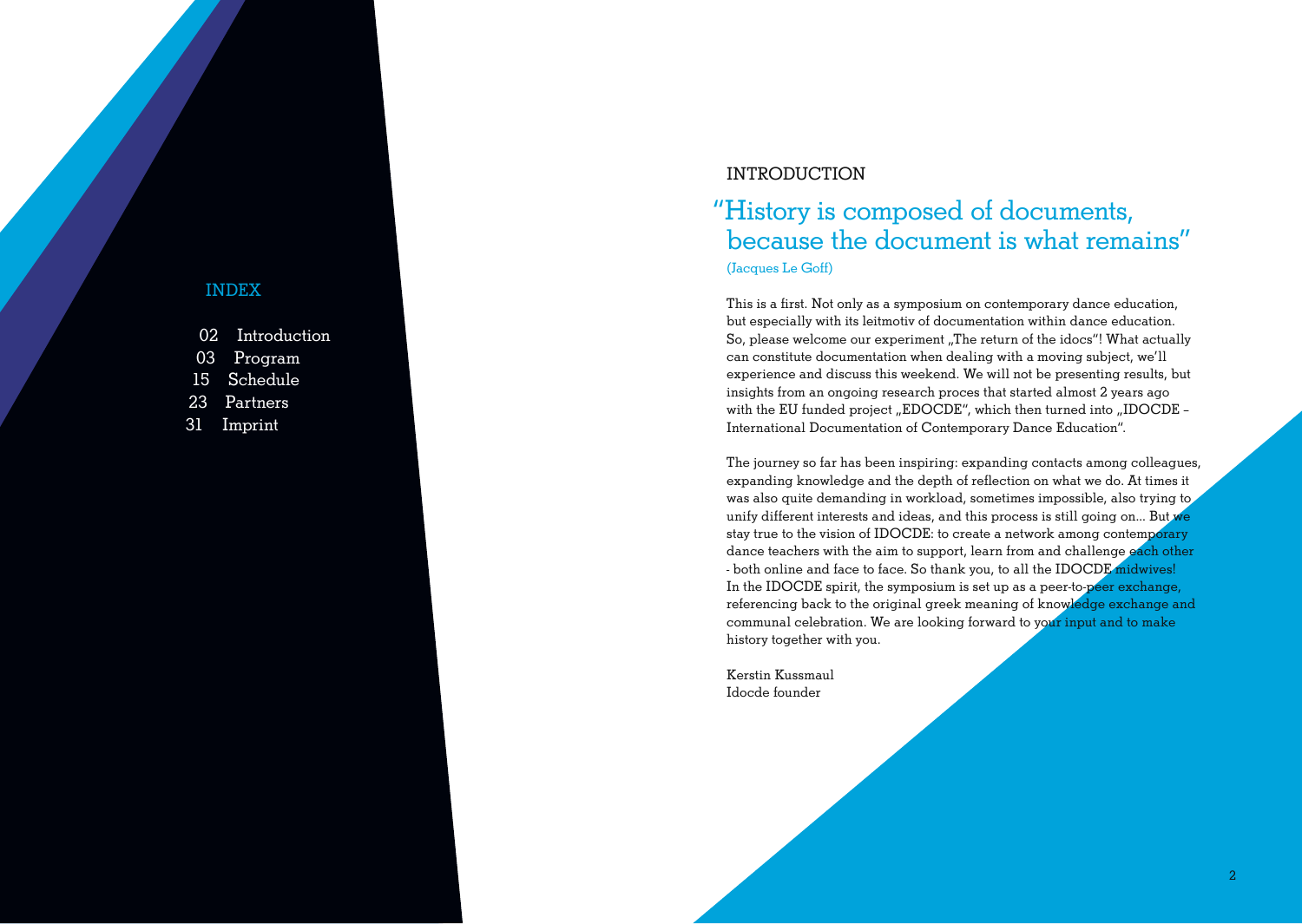### FRIDAY JULY 26 Friday 18.00 Welcome & Introduction

#### $Findav 18.30 - 19.00$ Documenting - What, How & Why? Key note by Defne Erdur (TR)

Defne Erdur is a sociologist (MA) and a dancer working in performing arts, therapy and education. She had a copywriting career till 2005 and is trained in Art Therapy & Creativity. Her dance practice intensified around CI. Instant Composition and Skinner Releasing She also is a Deep Tissue Release & Trigger Point Massage Therapist, She teaches in the Contemporary Dance Dept of the State Conservatory in Istanbul locally and workshops all around the world. She is one of the co-founders of IDOCDE.

#### Friday 19:00 - 20:30 Documentation as a practice

#### A panel discussion. Moderator: Gitta Wigro (GB) Panelists: Ingo Diehl (DE), Laura Karreman (BE), Andrea Keiz (DE), Anouk Llaurens (BL), Rio Rutzinger (AT)

Gitta Wigro has been working in dance management for 13 years. She is the manager of IDOCDE partner Independent Dance, and works as programmer, lecturer and mentor for international dance

film projects. Gitta trained and worked as a choreographer, dancer and teacher, and holds a BA from London Contemporary Dance School (1999) and an MA in choreography from Laban (2003).

Prof. Ingo Diehl is a dancer, dance educator and curator. As director of Tanzplan Deutschland's educational programme from 2005 to 2011, he was responsible for all educational issues and the development of Tanzplan's dance education project. He developed the Dance Education Biennale - Tanzplan Deutschland and the research project Tanztechniken 2010. Since April 2012 he is professor for Contemporary Dance Pedagogy at the Hochschule für Musik und Darstellende Kiinste Frankfurt am Main

Laura Karreman works at Ghent University on the PhD research project 'Capturing Dance Movements', which examines the implications of digital media like motion capture technology for the analysis and documentation of dance. She studied Theatre, Film and Television studies at Utrecht University and graduated from the research master Art Studies at the University of Amsterdam, She worked as a freelancer researcher in the field of theatre, dance and visual arts, was performing arts advisor for the Amsterdam Art Fund a.o.

Andrea Keiz, biologist, teacher for dance improvisation, is working in the field of video documentation since 2000, and working in artistic collaboration with different Berlin based artists She did the videowork for Tanztechniken 2010 and is involved in educational processes, teaching at HfMDK Frankfurt and mentoring at HZT Berlin.

Anouk Llaurens is performer, choreographer and teacher. She is currently working on "Visions, a research on poetic documentation based on Lisa Nelson work". There she questions the process of transmission in order to highlight the subjective construction of experience. through a dialogue between sensorial explorations and multi modal documentation.

Rio Rutzinger curates the workshop & research programme of ImPulsTanz – Vienna International Dance Festival and heads the EU network project LIFE LONG BURNING. He came to dance on a bicycle and would rather die than fully retire as a Frisbee ultimate player.

### $Findav 2100 - 2300$ 'Happy coccyx'- session .....sensing, wriggling, feeling, dancing.....

Gyula Berger (HU), Roos van Berkel (NL) and Heléna Hrotko (HU)

By exploring the lemniscate - shape that our coccyges naturally describe in space we aim to inspire your coccyx to keep moving and party further into the night!

'You know that bone at the end of your spine that's slightly curved inwards....?' Yeah, what's it about?'

'It seems to be wriggling around, and it gives me a nice, funky feeling'

'Haha, do you mean you are being moved by a happy coccyx?'

'I guess!'

'Well then there's only one thing to do: dance it around!'

Gyula Berger: After 10 years of dance training I entered the Hungarian dance scene in 1984 when I founded one of the very first modern dance companies. In 1993 I went to the EDDC in Arnhem (NL). Returning to Hungary in 1997 Lcontinued teaching, choreographing and performing. Currently I am working with my company ZERO BALLET, am a member of LI Association and I teach contemporary dance regularly at Juranyi Production Public House

Roos van Berkel, CMA: Educated at Laban London and LIMS New York, I currently teach, perform and create in The Netherlands. I teach Movement Analysis at the Theaterschool Amsterdam and at the Eindhoven University of Technology. My latest works are technology-based performances that focus on personified experience and expression. Besides creating own work. I perform project-based for other choreographers and theatre makers f.e. Close-Act Theatre (NL's main visual theatre company).

Heléna Hrotkó: Holistic Dance Teacher and contemporary dancer based in Budapest where I teach adults and children and abroad since 2010 (Italy, Austria). Since May 2012 I teach AlohaSi, an Italian relaxation method with a tool called the 'Aloha'. I dance for Living Picture Theatre I also organize workshops in Budapest for foreign teachers working in somatics, authentic movement, butoh dance and contact improvisation. http://www.idocde.net/idocs/475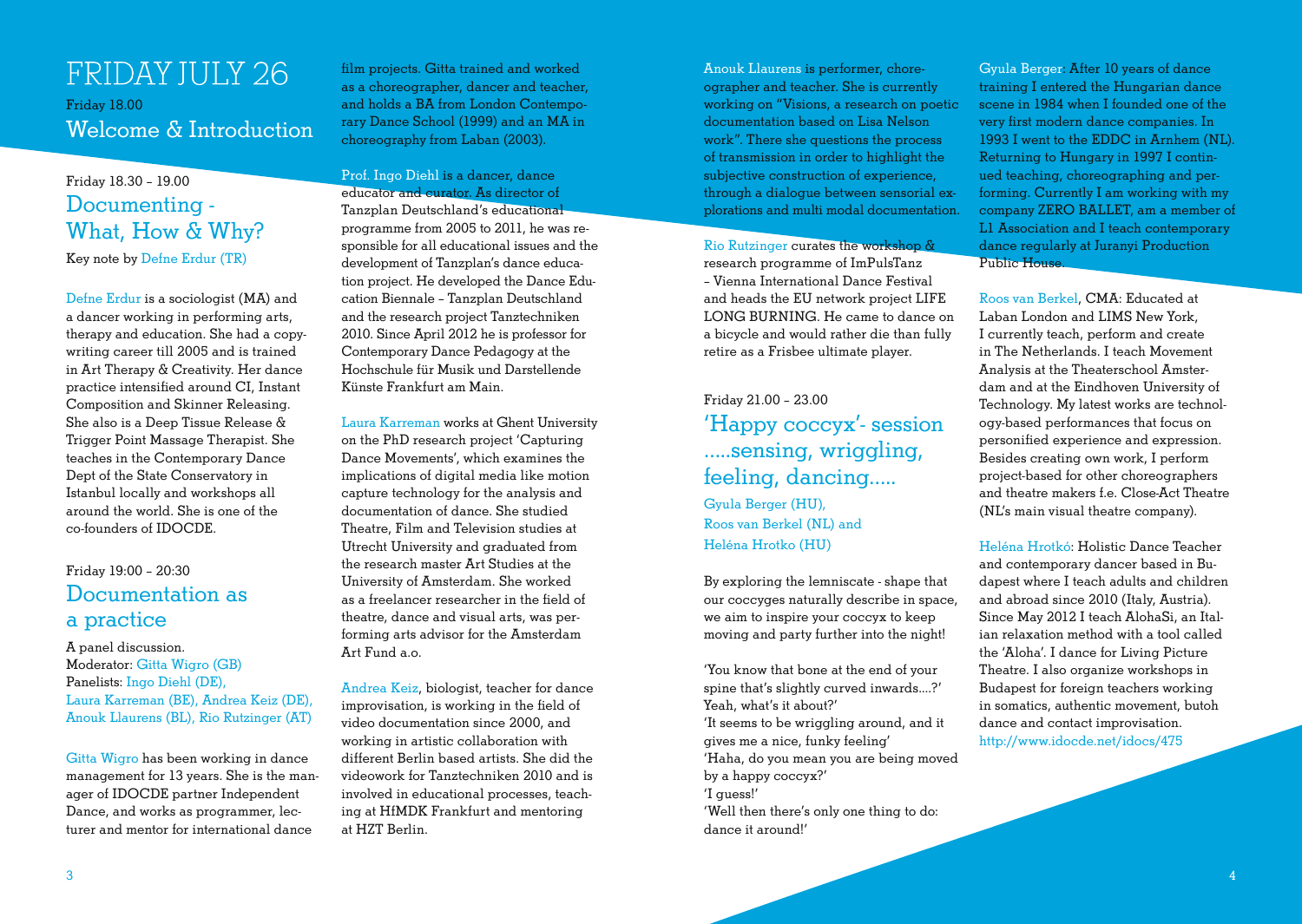#### Friday 21,00-23,00 Open space: Move & talk Facilitated by Stephanie Maher (DE/US)

An informal encounter with moving and talking. It is a free space to further discuss raised issues from the panel on documentation. It is also a space to meet each other while moving and perhaps sharing thoughts and individual focuses of the Symposium weekend.

Stephanie Maher is a dancer, choreographer, improviser and teacher originally based in New york and then San Francisco for 15 years. In 1998 Maher relocated to Berlin. Germany where she continued to perform, organize, develop and teach in the community-based settings of K77 Studios in Berlin and founded the Ponderosa Tanz/Land Festival & P.O.R.C.H. professional program in Stolzenhagen, Germany.



## SATURDAY JULY 27

### Saturday 9.00 - 9.45 Breathing your way from floor to standing

A 45 min warm-up class by Lauren Potter (GB)

My warm up involves a strong emphasis on weight and gravity using the breath as a movement source and the floor as a partnership to aid the transference, shift and momentum of weight with an ease of connection through the limbs, whilst still maintaining a dynamic and articulate presence. There will be particular emphasis on the play between inner listening and active response investigating the tools that help balance and sustain multiple awarenesses.

Lauren Potter is an independent dance artist/teacher Originally trained at The Place, she then performed with London Contemporary Dance Theatre, was a founder member of Siobhan Davies Dance, and then worked with companies such as DV8. Rosemary Butcher and Second Stride. Most recently she has held the post of Artistic Director for 'Edge' - The Postgraduate Performance Comapany at LCDS http://www.idocde.net/idocs/508

#### Saturday 9:45 - 11 00 **Experimental Anatomy** into Sharing the Dance Class led by Jan Burkhardt (DE)

We open sources of sensation in our bodies through tuning into specific anatomical systems. Once sensitized, we explore movement possibilities, situations with partners and our relationship with space. We fine tune our physical research. emotional journey and mind of abstraction. The aim is a state of immediacy and to communicate with partners and space from a somatic basis that we can always (re-)access. We shine a light on the transmission from somatic sensation to spatial and emotional communication, what supports this bridge, what inhibits it?

Jan Burkhardt is a dancer, choreographer and musician. His main practice is to bridge somatic information and communication/performance. He is based in Berlin In recent years, he has been collaborating with Laurent Chétouane and Sebastian Matthias and is reqularly teaching at Tanzfabrik Berlin, HZT, Ponderosa festival and K3 Hamburg He is often invited to quest teach in various institutions throughout Europe.

### Saturday 10:00 - 12:00 Your body -My landscape -

Movement discourse on teaching exchange led by Roos van Berkel with Gyula Berger (HU)

This is a 2-hour movement discourse on our short & long distance exchange and collaboration of the past 8 months. Through movement and words, we will explain how we have investigated the common ground between our teaching and movement practices. By identifying and centralizing the lemniscate-shape as a common denominator in our work, we will discuss how our work is connected how it differs and how this exchange has become an ongoing practice in itself that we want to bring towards a performance and a workshop series. We will also talk about how we have found ways to keep the discourse going and offline during live meetings, and how we have fed this discourse in various ways.

Roos van Berkel: Please refer to 'Happy Coccyx' for CV.

Gyula Berger: Please refer to 'Happy Coccyx' for CV. http://www.idocde.net/idocs/478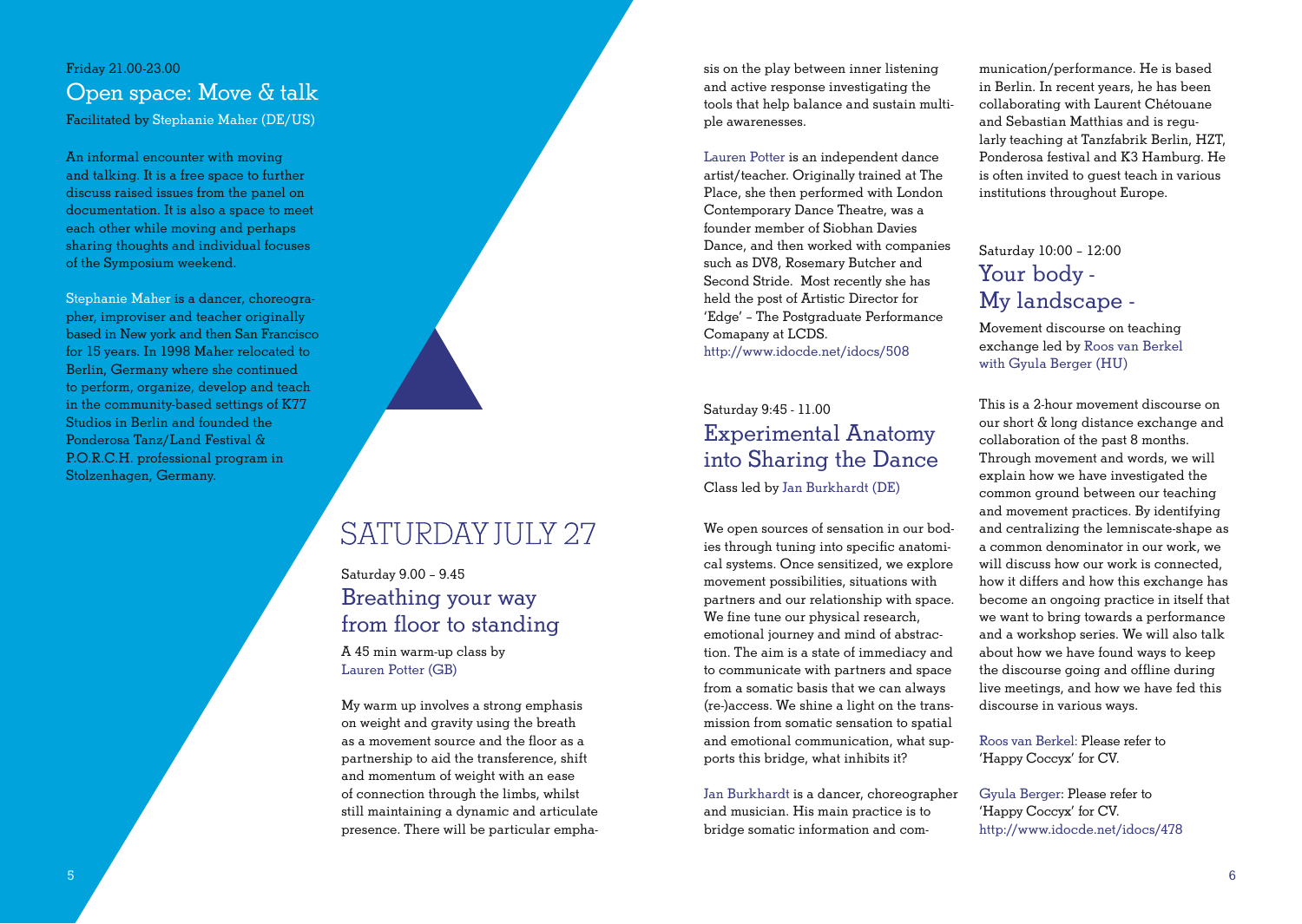### $Saturdav$  10.00 - 12.00 Experiential lecture on the latest myo-fascial research and the ancient art of Chi Kung

Robin Berkelmans (NL)

Robin Berkelmans presents his on-going research - a combination of Western somatics and Eastern bodywork. He will focus on two specific forms of somatic theory (myo-fascial meridians, modern meridian theory) and, by demystification, blend them with the art of Chi Kung. He aims to show why this work is valuable for a dancer. The participants will sometimes be invited to do simple and practical exercises to experience the discussed topics in their own bodies Nobin Berkelmans presents his on-going One to one exchanges about teaching<br>
research - a combination of Western in practices in presence of eventual public<br>
somatics and Eastern bodywork. He will will be recorded and filme

Robin Berkelmans (1976) is a dancer, physical performer, teacher and maker of dance and theatre. Robin teaches dance at The Amsterdam School of the Arts and the Fontys Danceacademy in Tilburg, mainly experiential anatomy, release technique and contact improvisation. At theatreschool De Trap in Amsterdam he teaches fundamental movement for performers, physical theatre and stagefighting. He is the Dutch representative of Tai Chi Chuan and Chi Kung school l'Art du Chi. http://www.idocde.net/idocs/472

### Saturday 10.00 - 15.00 / 16:45 - 20:00 Interview Room

Ana Stegnar (BE), Douglas Becker (BE) and Louise Chardon (FR)

INTERVIEW ROOM is a space where 12 interviews with dance pedagogues will take place during the Vienna Symposium. One to one exchanges about teaching practices in presence of eventual public will be recorded and filmed A survey on idocde.net will contribute to select teachers as the project's ambition is to grasp actual tendencies of contemporary dance teaching in their connection to dance history and contemporary art.

Ana Stegnar is choreographer and maker (www.lesbgm.be ), former dancer (Ultima Vez) and dance teacher inspired by improvisation and instant composition, bodywork and Skinner Releasing Technique. She teaches movement and dance mainly to actors, circus artists and amateur dancers, developing 'contemporary dance for large public'.

Douglas Becker is teacher and choreographer, former dancer Frankfurt Ballet. National Ballet of Canada, Joffrey Ballet. Teaches Ballet, improvisation technologies, and stages Forsythe repertory across the globe, faculty P.A.R.T.S. Brussels 1993-present: master Lecturer University of the Arts Philadelphia 2010-present.

Louise Chardon is dancer (National Ballet of Canada, Royal Ballet of Flanders, Batsheva Dance Company, Charleroi-Danses...) Since 2007 she directs together with Luk Van den Drie the production house AndWhatBeside(s) Death and the CarWash Theater, a private space for peforming arts. She teaches dance (ballet and contemporary techniques), movement analysis, improvisation and principle of Sensitive and Intimate Theater

http://www.idocde.net/idocs/492

#### Saturday 10:00 - 15:00 / 16:45 - 20:00 Open Space

Facilitated by Stephanie Maher (details see Bulletin board)

### Saturday 10.30 - 13.30 Documentation Potluck

Defne Erdur (TR) Documenting What, Why & How? Practical & Playful Steps into IDOCDE…

Lets work "as a team", to think & act about "documenting" contemporary dance education. Teachers willing to work around different tools, ways & views of documenting and/or teach small fragments of their own practices, to then dive into IDOCDE internet site are welcome! Just bring your body, ideas, notes, articles, books, laptops and any documentation tool you think is relevant! We will work joyfully serious, seriously joyfully.

Defne Erdur please refer to 'Documenting - What, How & Why?' for CV. http://www.idocde.net/idocs/495

Saturday 11.15 - 14.15 Workshop on Documentation as artistic research Andrea Keiz (DE)

I am interested in exploring documentation as a distinct artistic practice. Participants will work with different tools in order to examine questions of documentation. In my view dance as an art form cannot be described in its entirety by one single medium. Therefore we will work on providing a container of documents to be utilized as a source of inspiration for our own artistic work.

As an educated biologist and teacher for dance improvisation, Andrea Keiz has been working in the field of video documentation of contemporary dance since 2000. Besides collaborating with several artists, she is advising students in documentation (Berlin, Frankfurt/Main) and offering workshops in video/dance and perception.

http://www.idocde.net/idocs/464

### Saturday 12.15 - 12.45 Your Own Best Teacher Susanne Bentley (US)

A short, interactive presentation based on the Impulstanz workshop (22-26 July): sharing snapshots of content & concepts. In dance we are generally thought, and taught, to 'train' ourselves and others: exchanging information to perform our specialised activity. What if we also worked to 'educate' in the Latin sense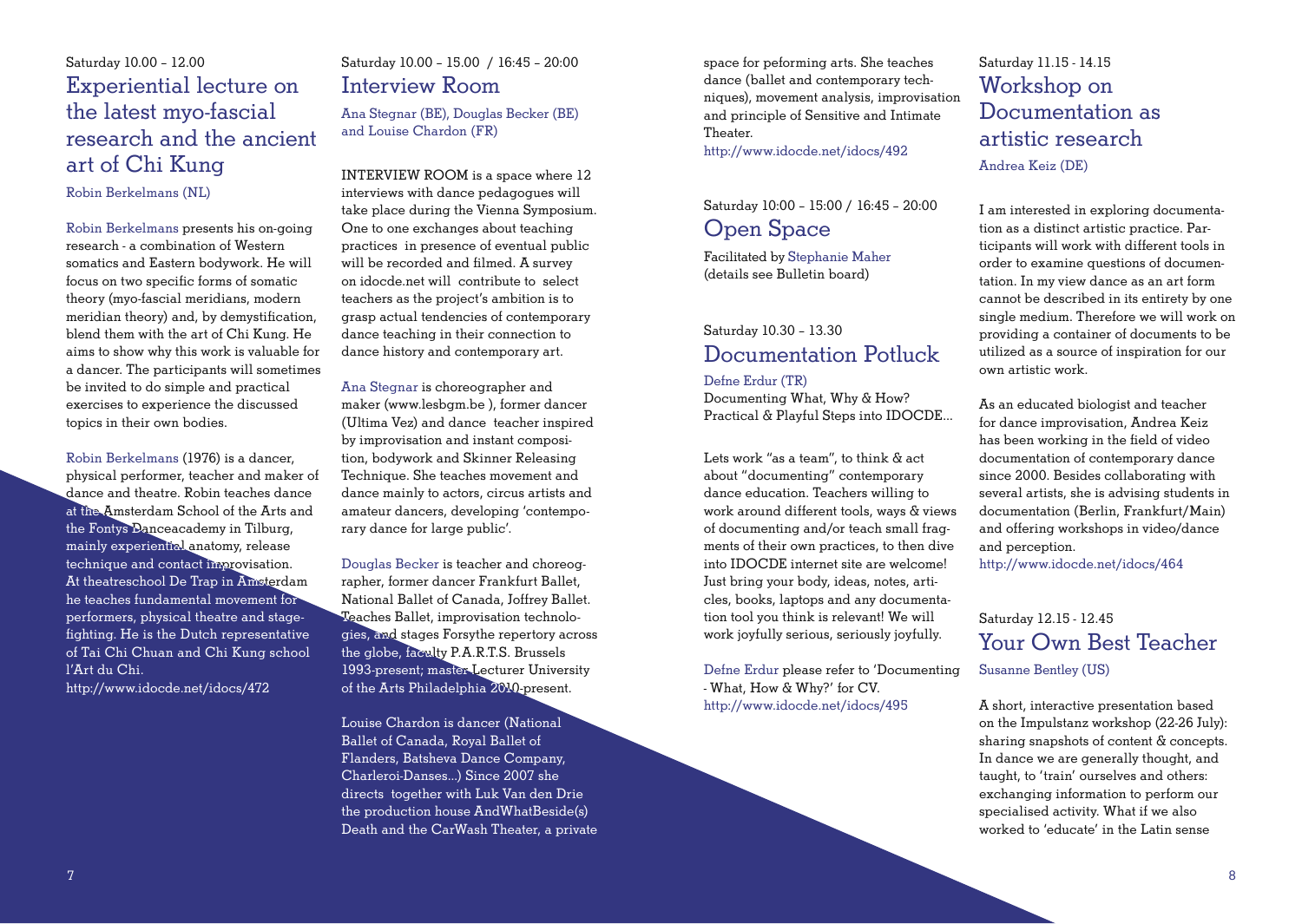of the word 'educere': to draw out their potential, to create thinking, inspired and empowered dancers?

Susanne Bentley (BE/NZ) is a contemporary dancer, improvisor, teacher, coach & choreographer, working with others or on her own projects in New Zealand & Europe. Since 1994 she has created her  $own works with movement sound & text$ - choreographed or improvised. She is a founding member of the improvisation group SoloConversations Dance Collective since 2007. She is also a qualified life coach with Consciousness Coaching. and offers artistic mentoring http://www.idocde.net/idocs/487

Saturday 12.15 - 13.00 Postconsensual collaboration. A shared lecture on plurality and the choreographic

Mariella Greil (AT) and Martina Ruhsam (AT)

This lecture aims at giving insights into specific collaborative methods that were developed in the frame of choreographic projects - such as the method of reformulation (of the Artistwin deufert + plischke) or the experiment of working together alone of the Cooperativa performativa in Rumania. They touch upon Gesa Ziemer's concept of complicity and the issue of self-organisation and put their thoughts in relation to their own artistic practices and collaborative experiences as members of two distinct collaborative platforms "Sweet and tender collaborations"

#### and "Kollaborateure"

Mariella Greil is a choreographer, performer, researcher, currently working on her PAR PhD at Roehampton University London, She initiated labs - recently at Prisma Forum Mexico - and is Associated Researcher of Performance Matters hosted by Live Art Development Agency. Goldsmith and Roehampton. Mariella is part of the artists-driven initiative sweet and tender collaborations. www.mariellagreil.net www.sweetandtender.org

Martina Ruhsam is a choreographer. performer and writer. She was working at Tanzquartier Wien and is the author of the book "Kollaborative Praxis: Choreographie", that was published by Turia + Kant. Her artistic projects are developed in collaboration with Vlado G. Repnik intertwining live-performance and film. In 2012 she participated in the performance-project "Kollaborateure". http://www.idocde.net/idocs/490

### Saturday 13.00 - 14.30 A Conversation: Teaching of dance in the changing society Pia Lindy (FI) and Elina Ikonen (FI)

How do the practices in the teaching of dance change in the changing society from the point of view of sociology of education, social pedagogy and sociology of dance art? How are the changes embodied in the education and practice? - For example when thinking of expectations of how studying should be. What is

knowledge or a skill? We have prepared a set of questions and some examples, to open up our conversation.

Elina Ikonen is a director of  $ISLO$ Education in Dance and Somatics in Loensuu. Finland, She is a teacher/dance movement therapist/work supervisor/Trager practitioner and social welfare worker and combines these approaches in constructive pedagogy in adult education

Pia Lindy is a freelance dancer/choreographer/teacher and writer focusing on improvisation and process-oriented approaches to working, teaching and performing, and on operating in various environments/contexts. Both are teaching at ISLO Education in Dance and Somatics in Joensuu, Finland. http://www.idocde.net/idocs/494

Saturday 15.00 - 15.30 **Acquiring kinetic** knowledge - thoughts on theory and practice of artistic research in educational processes Key note by Michael Wimmer (AT)

Working as director of Educult and the Austrian Cultural Service (ÖKS) for many years and with a background as music educator and political scientist. Michael Wimmer gained comprehensive experiences in the cooperation between the arts, culture and education. He is a lecturer at the University of Applied Arts Vienna and at the Institute for Theatre and Media Studies, Vienna University.

He is a consultant of the Austrian Ministry for Education. Culture and consultant of the Council of Europe, the UNESCO and the European Commission.

### Saturday 15.30 - 16.45 How to dance today? A panel discussion

Moderator: Michael Wimmer (AT) Panelists: Sebnem Aksem (TR). Kirsty Alexander (UK), Eva Karczag (NL/ HU), Rick Nodine (US)

Prof. Sebnem Aksan is a pioneer in establishing comprehensive and creative dance education in Turkey. Following her education in Arts Educational School in London (1962-64) and Juilliard School in NYC (1965-68) where she developed her vision and defined her mission for the future of dance, she founded the Ballet Department (1974) and Modern Dance Branch (1993) of the MSGSÜ State Conservatory in Istanbul.

Kirsty Alexander is a certified teacher of Skinner Releasing Technique and has been Head of Undergraduate Studies at Laban, Assistant Director of London Contemporary Dance School and is now higher education advisor to Independent Dance. She is currently funded by the University of Stirling Laboratory for Educational Theory to theorise the unfolding of subjectivity from a kinaesthetic perspective with a view to thinking anew about education's purpose. Kirsty is Associate Editor of the Journal of Dance and Somatic Practices.

Eva Karczaczis an independent dance artist. Since the early 1970s she practices,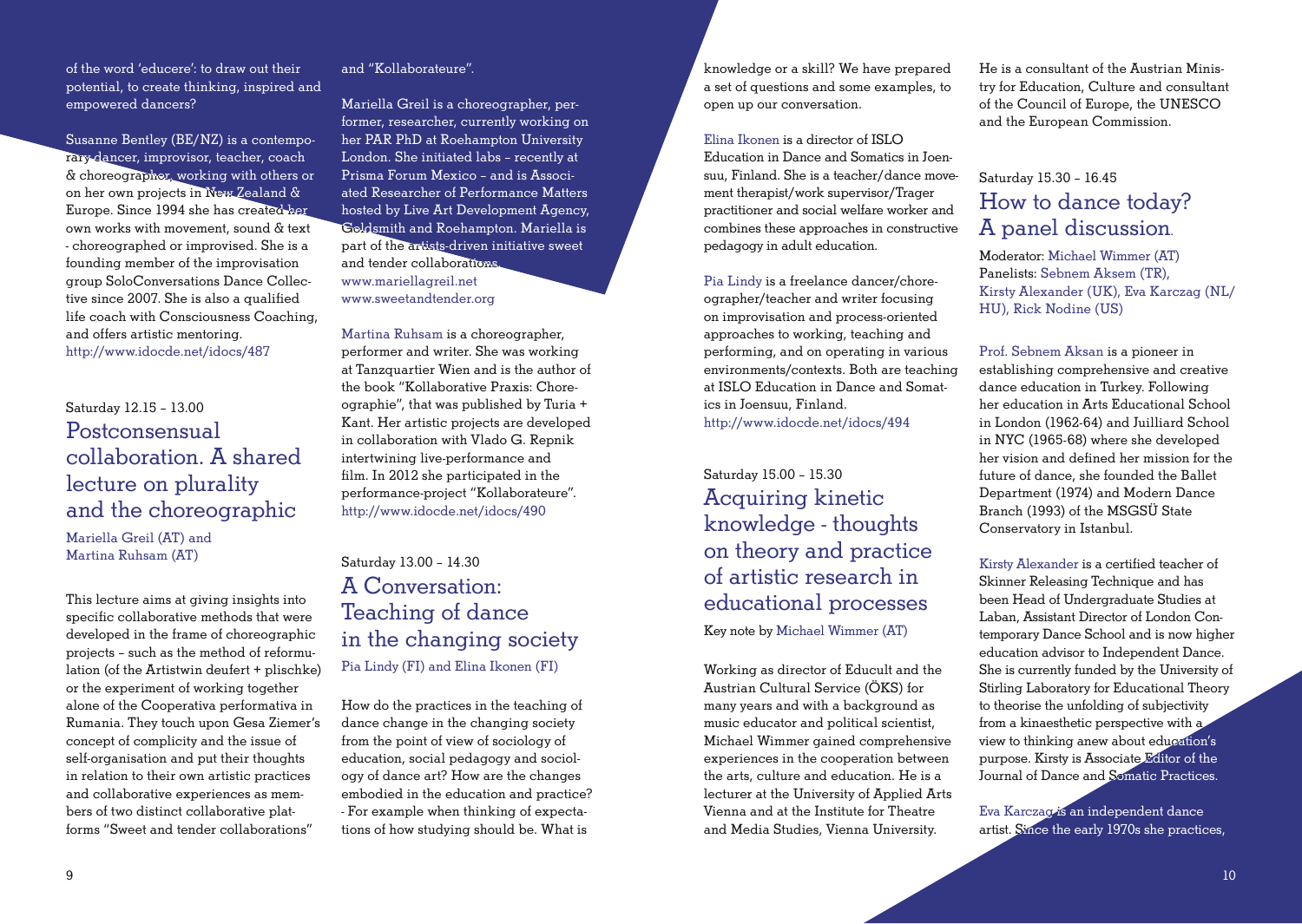teaches, and advocates explorative methods of dance making, utilizing somatic methods. She was a member of the Trisha Brown Dance Company, and on the faculty of the European Dance Development Center (EDDC), Arnhem. The Netherlands

Rick Nodine: After working as a dancer in the 90's Rick became a Lecturer in Choreography and Improvisation at London Contemporary Dance School in 2001. He has been making choreographic and improvised performance work for 15 years.

Michael Wimmer (see keynote)

### Saturday 17.00 - 18.15 The Values of Practice and the Practice of Values: A live documentation of structuring curriculum in Higher Education

Kirsty Alexander (GB), Charlotte Darbyshire (GB), Henrietta Hale (GB), Kathy Crick (GB) & Laura Glaser (CH)

This experiential presentation reflects on the experience of developing an integrated approach to technical and creative study within a dance conservatoire setting in the higher education sector. The discussion is specifically focussed around working with first year students in their first term to explore the act of dancing as an experience of research and creativity.

Kirsty Alexander (biography: see panel "how to dance today?")

Charlotte Darbyshire is an independent dance artist, now living in France. She was a founding member of  $CapdoCo$ Dance Company and was instrumental in the development of their integrated education programme. She performed with them (1991 - 1999) before freelancing and making her own work. She  $t$ aught at Laban  $(2001 - 2011)$  and is now the UK 'mentor' for the IDOCDE project.

Henrietta Hale is a dance-maker. performer and teacher working in theatre. non-traditional sites and installations. She is co-director of Dog Kennel Hill Project. a performance and research collective and she teaches regularly across the BA programme at TrinityLaban

Laura Glaser is Suisse but has been based in London since her dance studies at Laban in 2001. She taught Experiential Anatomy into Contemporary Technique at Laban until 2012 and now works as a freelance movement teacher for both professional dancers and non-dancers Laura also holds a MA degree in Dance from Chichester University (2009).

Kathy Crick studied Theatre at Dartington College of Arts. She teaches Contact Improvisation (CI). Choreography and Performance at Trinity Laban Conservatoire and has contributed to many Dance and Performing Arts programmes in Higher Education in the UK. She is a member of SOFt, a collective of artists with a mutual curiosity for exploring ensemble performance, CI and improvised music and is currently studying for an MA in Dance and Somatic Well Being at the

University of Central Lancashire. http://www.idocde.net/idocs/496

### Saturday 17.00 - 18.00 Save our spines! The Critical Importance of Side-Bending

By Frey Faust - represented by: Matthew Smith (NZ)

The anatomy, mechanics and relevance of clinically understood properties of the spine for movement education and rehabilitation. Excerpt from: The Axis Syllabus Human Movement Lexicon and Reference System • 3rd Edition/2011

Frey Faust is a 52 year old veteran of the NY contemporary dance scene, with a strong European renomee and intercontinental *touring circuit*. His focus for the  $\lambda$  last 20 years has shifted to the educational value of applied science in the arts. with emphasis on anatomy, physics, aspects of sociology and cognitive science. http://www.idocde.net/idocs/501

### Saturday 17.00-18.30 ALL - Recycling class

Led by Jenny Bever (DE) and Antoine Effroy (DE)

Only five percent of the universe consists of matter that is known to us. Let's try to move into the unknown 95%! With their last shared project "ALL" as a starting point Jenny Beyer and Antoine Effroy will dig deep into the world of idocde and

co-create a class by using excerpts, ideas and fragments of idogs with the topics "awareness", "perception", "site specific", "experiential" and "sensations". By touching numerous idocs Jenny and Antoine take the challenge to find the combinations and connecting points of seemingly very different approaches.

Antoine Effroy finished his dance studies 1988 at the CNDC d'Angers, Since  $2000$  he is co-choreographing with Anne Rudelbach projects at Kampnagel Hamburg. Currently he is teaching in a theater school and collaborates as a dancer with the kainkollektiv. Gudrun Lange and Jenny Bever. He is interested in the relation of performer and place as well as in precision and decisions in improvisation.

Jenny Bever studied at the Hamburg Ballet School and the Rotterdam Dance Academy. She was choreographer in residence at K<sup>3</sup>-Center for Choreography/Tanzplan Hamburg in 2007. Her choreographical work has been shown internationally at festivals such as Spring Dance and Impulstanz. 2010 she initiated the meeting "Treffen Total" a cooperation of sweet & tender collaborations and K3-Center for Choreography/Tanzplan Hamburg. http://beyjenny.hotglue.me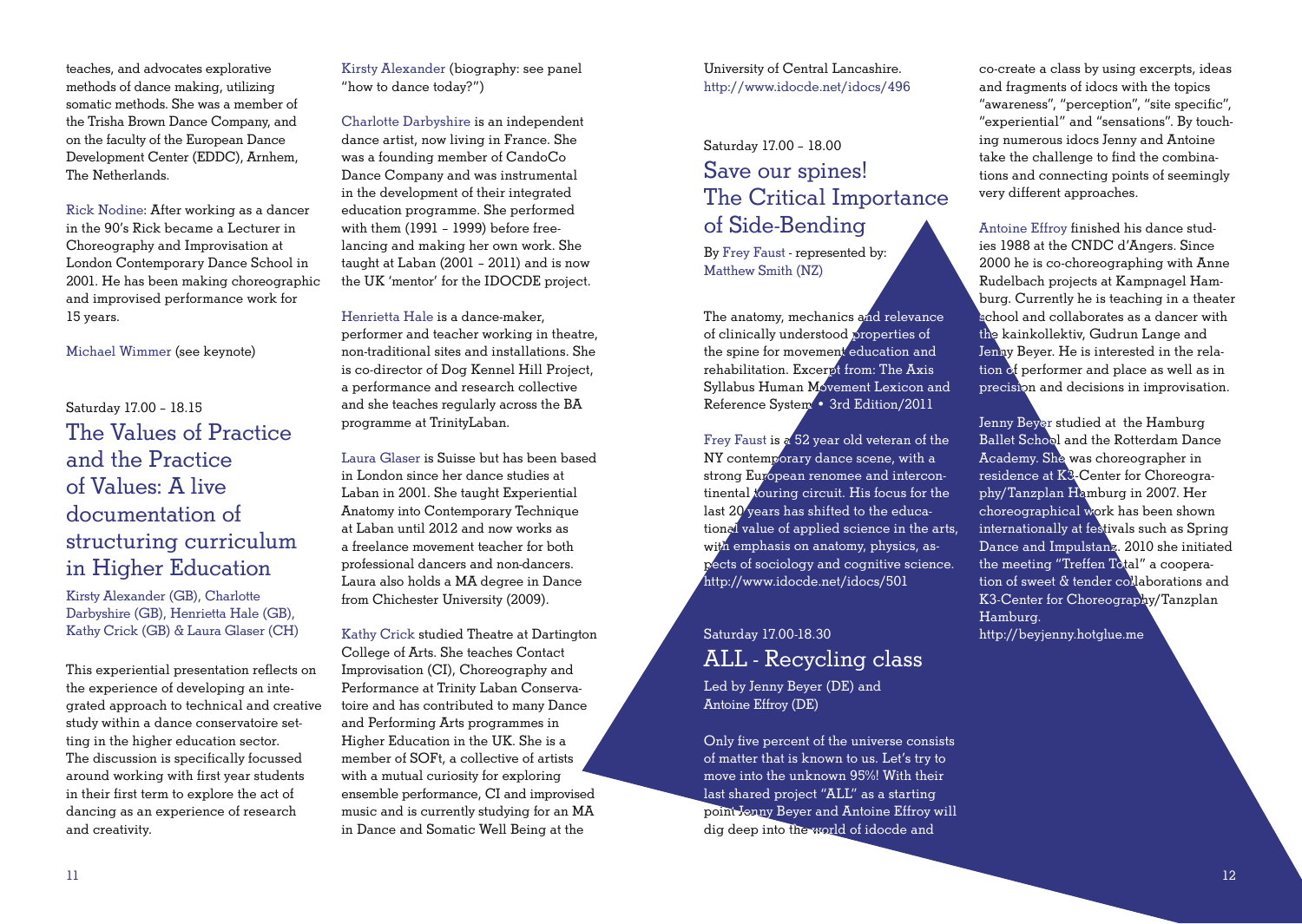### Saturday 1715 - 1945 Visual Layers and Layers of Perception Laurent Ziegler (AT)

What is an observer? What does it mean to stay outside an ongoing process or to get involved? When does observation shift to intrusion, what are the overall intentions and the consequences for those involved? This workshop focused on recording devices such as photo and video cameras aims to experiment and explore new angles on how we perceive and record - the world around us. We will use our own technical equipment and work individually and in small groups, to explore spatial settings and processes.

Laurent Ziegler was born in Vienna in 1968 and studied contemporary dance at Spirallel in Vienna. He teaches toddlers and youngsters (Tanzwerkstatt Wien, Impulstanz Wien) and works as a freelance photographer with a focus on dance and the performing arts. Laurent seeks exchanges with dancers and media artists at the interface between performance and documetation.

http://www.idocde.net/idocs/498

### $Saturdav$  1845 - 2000 101 - a tryout Nici Rutrecht (AT)

 $^{\prime\prime}$ 101 - a tryout" is an experiment It's about playing, life and art. When you enter the space, take an instruction sheet and a game sheet. You can be a player, a spectator or both. Having fun, enjoying confusion, taking decisions, extending borders, experiencing utter chaos and structure... All this and more, could be yours. Come and join.

Nici Rutrecht is a choreographer/dancer/ performer with degrees in sports/ german philology/ Feldenkrais and gives classes in contemporary dance and Feldenkrais. She worked for Milli Bitterli, Oleg Soulimenko, Willi Dorner, Boris Charmatz, Davis Freeman and others, got several choreographic residencies and performed/toured her own work: "M.I.", " $M.I.2$ ", " $Phönix"$ , " $M.I.3"$  and "Taped Version of Happiness" Her current interest is the connection and blurring of art and daily life.

http://www.idocde.net/idocs/471

Saturday 22.15 IDOCDE reception at the KASINO AM  $SCHWARZENBERG-$ PLATZ followed by Ivo Dimtchev's performance "Fest" at  $23.00$ 

Am Schwarzenbergplatz 1 1010 Vienna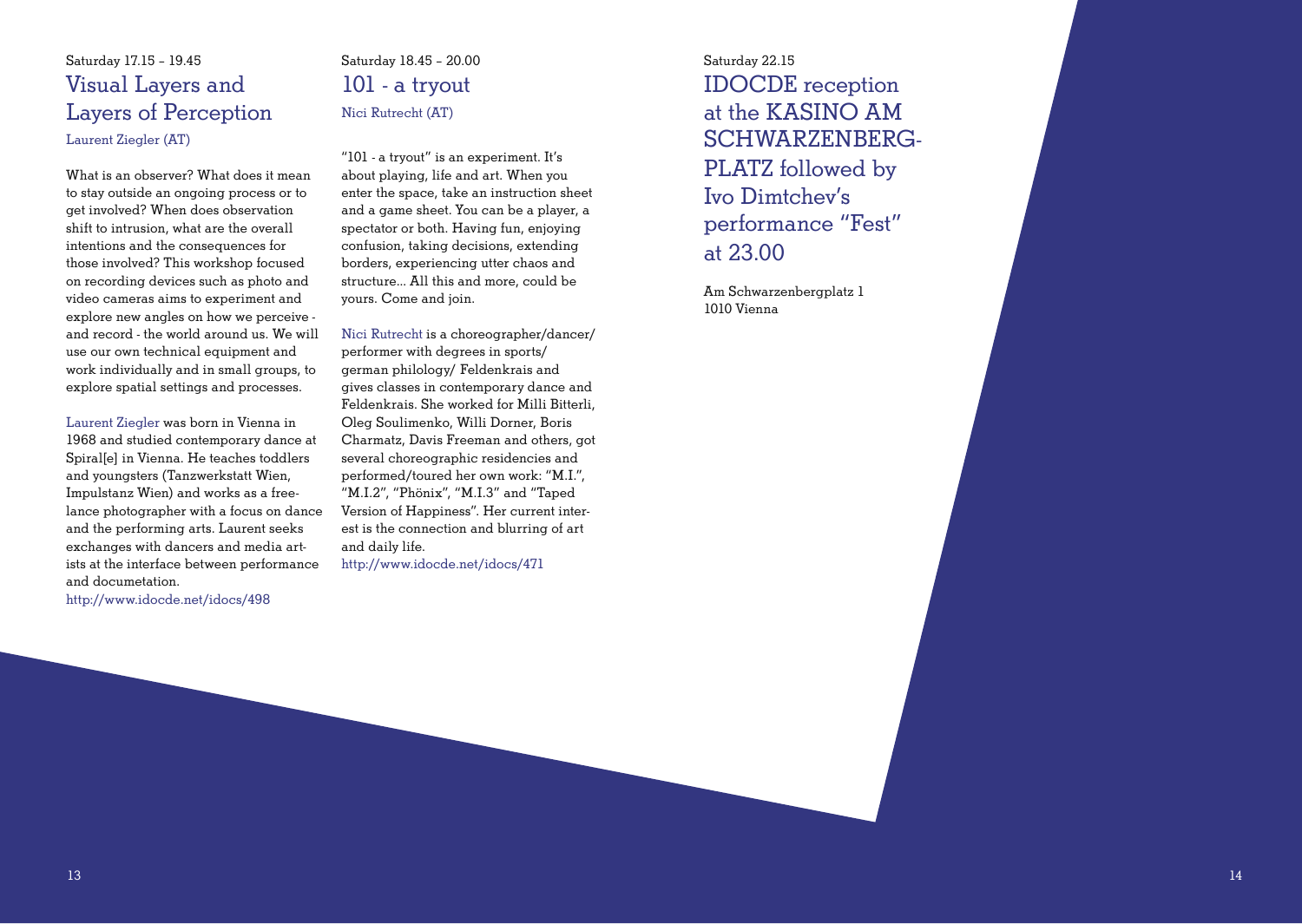|              |                                                 | <b>FRIDAY</b>                    |                          |
|--------------|-------------------------------------------------|----------------------------------|--------------------------|
|              | <b>STUDIO A</b>                                 | <b>STUDIO B</b>                  | <b>STUDIO C</b>          |
| 18:00        | <b>WELCOME</b>                                  |                                  |                          |
| 18:15        | Greetings & Orientation                         |                                  |                          |
| 18:30        | Documenting - What, how and why?                |                                  |                          |
| 18:45        | Defne Erdur                                     |                                  |                          |
| 19:00        | Documentation as a practice                     |                                  |                          |
| 19:15        | Panel discussion                                |                                  |                          |
| 19:30        | Moderator: Gitta Wigro<br>Panelists: Ingo Diehl |                                  |                          |
| 19:45        | Laura Karreman                                  |                                  |                          |
| 20:00        | Andrea Keiz<br><b>Anouk Llaurens</b>            |                                  |                          |
| 20:15        | <b>Rio Rutzinger</b>                            |                                  |                          |
| 20:30        |                                                 |                                  |                          |
| 20:45        |                                                 |                                  |                          |
| 21:00        |                                                 | Happy Coccyx + Dancing           | Open Space (Move & Talk) |
| 21:15        |                                                 | <b>Gyula Berger</b>              |                          |
| $\checkmark$ |                                                 | Roos van Berkel<br>Hélena Hrotkó |                          |
| 23:00        |                                                 |                                  |                          |

|                               |                                              |            | <b>SUNDAY</b>   |                            |                                       |                                  | 13:15<br>13:30 |               |                                                                     |            |                               |                                         | in the changing<br>society |               |
|-------------------------------|----------------------------------------------|------------|-----------------|----------------------------|---------------------------------------|----------------------------------|----------------|---------------|---------------------------------------------------------------------|------------|-------------------------------|-----------------------------------------|----------------------------|---------------|
| <b>STUDIO A</b>               | <b>STUDIO B</b>                              | STUDIO C   | <b>STUDIO D</b> | STUDIO 1                   | STUDIO <sub>2</sub>                   | <b>ENTRANCE</b>                  | 13:45          |               |                                                                     |            |                               |                                         | Pia Lindy and              |               |
| Warm-up class:                |                                              | Open Space |                 |                            |                                       | Meeting Point                    | 14:00          |               |                                                                     |            |                               |                                         | Elina Ikonen               |               |
| To let go and                 |                                              |            |                 |                            |                                       | Installation                     | 14:15          |               |                                                                     |            |                               |                                         |                            |               |
| begin again<br>Andrea Buckley |                                              |            |                 |                            |                                       | Performance<br>Krisztina Ferencz | 14:30          | Lunch break   |                                                                     |            |                               |                                         |                            |               |
|                               |                                              |            |                 |                            |                                       |                                  | 14:45          |               |                                                                     |            |                               |                                         |                            |               |
|                               | Lost and Found                               |            |                 |                            | Dance to Idocde 1                     |                                  | 15:00          |               |                                                                     |            |                               | Acquiring kinetic                       |                            |               |
|                               | in Translation                               |            |                 | Study lesson               | video, workflow,<br>technical support |                                  | 15:15          |               |                                                                     |            |                               | knowledge<br>Michael Wimmer             |                            |               |
|                               | Katherina Bauer<br>Kerstin Kussmaul          |            | Improvisation   | Maja Delak                 | Iñaki Azpillaga                       |                                  | 15:30          |               |                                                                     |            |                               | How to dance today                      |                            |               |
|                               | MaRia Probst                                 |            | conversation    | Nina Mesko<br>Petra Pikalo | John Taylor                           |                                  | 15:45          |               |                                                                     |            |                               | Panel discussion:<br>Sebnem Aksan,      |                            |               |
|                               | Mariella Greil<br>Sabina Holzer              |            | Dorka Farkas    | Andreja Kopač              | Martin Streit                         |                                  | 16:00          |               |                                                                     |            |                               | Kirsty Alexander,                       |                            |               |
|                               |                                              |            |                 |                            |                                       |                                  | 16:15          |               |                                                                     |            |                               | Eva Karczag, Rick<br>Nodine. Moderator: |                            |               |
|                               |                                              |            |                 |                            |                                       |                                  | 16:30          |               |                                                                     |            |                               | Michael Wimmer                          |                            |               |
|                               |                                              |            |                 |                            |                                       |                                  | 16:45          |               |                                                                     | Open Space |                               |                                         |                            | Inter         |
|                               |                                              |            |                 |                            |                                       |                                  | 17:00          |               |                                                                     |            | Values of practice            | Save our spines                         | ALL-Recycling class        | Sit ar        |
|                               |                                              |            |                 | Treasure hunt              |                                       |                                  | 17:15          |               | Visual layers                                                       |            | and practice<br>of values     | <b>Matthew Smith</b>                    | Jenny Beyer and            | Ana S         |
|                               |                                              |            |                 | Informative play           |                                       |                                  | 17:30          |               | and layers of                                                       |            | Kirsty Alexander              |                                         | <b>Antoine Effroy</b>      | Doug<br>Louis |
|                               |                                              |            |                 | with the website           |                                       |                                  | 17:45          |               | perception<br>Laurent Ziegler                                       |            | Charlotte Darbyshire          |                                         |                            |               |
|                               |                                              |            |                 | Treasure hunt              |                                       |                                  | 18:00          |               |                                                                     |            | Laura Glaser<br>Kathryn Crick |                                         |                            |               |
|                               |                                              |            |                 | Exchange &                 |                                       |                                  | 18:15          |               |                                                                     |            | Henrietta Hale                |                                         |                            |               |
|                               |                                              |            |                 | Lunch                      |                                       |                                  | 18:30          |               |                                                                     |            |                               |                                         |                            |               |
|                               |                                              |            |                 |                            |                                       |                                  | 18:45          | 101-A tryout  |                                                                     |            |                               |                                         |                            |               |
| Lunch break                   |                                              |            |                 |                            |                                       |                                  | 19:00          | Nici Rutrecht |                                                                     |            |                               |                                         |                            |               |
|                               |                                              |            |                 |                            |                                       |                                  | 19:15          |               |                                                                     |            |                               |                                         |                            |               |
|                               |                                              |            |                 |                            |                                       |                                  | 19:30          |               |                                                                     |            |                               |                                         |                            |               |
|                               |                                              |            |                 |                            |                                       |                                  | 19:45          |               |                                                                     |            |                               |                                         |                            |               |
| Documentation à               |                                              | Open Space | Discovering the |                            | Dance to Idocde 2                     | Meeting Point                    | 20:00          |               |                                                                     |            |                               |                                         |                            |               |
| l'ancienne                    |                                              |            | Voice Recorder  |                            | video, workflow,<br>technical support | Installation<br>Performance      | 20:15          |               |                                                                     |            |                               |                                         |                            |               |
| Iñaki Azpillaga               |                                              |            | Hélena Hrótko   |                            | Iñaki Azpillaga                       | Krisztina Ferencz                | 20:30          |               |                                                                     |            |                               |                                         |                            |               |
|                               |                                              |            |                 |                            | John Taylor                           |                                  |                |               |                                                                     |            |                               |                                         |                            |               |
|                               |                                              |            |                 |                            | Martin Streit                         |                                  | 21:00          |               | 22.15 IDOCDE "Reception & Performance" Kasino am Schwarzenbergplatz |            |                               |                                         |                            |               |
|                               |                                              |            |                 |                            |                                       |                                  | 21:15          |               |                                                                     |            |                               |                                         |                            |               |
|                               | Cadavre Exquis                               |            |                 |                            |                                       |                                  | 21:30          |               |                                                                     |            |                               |                                         |                            |               |
|                               | Chinese Whispers                             |            |                 |                            |                                       |                                  | 21:45          |               |                                                                     |            |                               |                                         |                            |               |
|                               | C. Lutes, C. Li-Li,<br>E. Youtci, L. Faguer, |            |                 |                            |                                       |                                  | 22:00          |               |                                                                     |            |                               |                                         |                            |               |
|                               | L.Lequet,                                    |            |                 |                            |                                       |                                  | 22:15          |               |                                                                     |            |                               |                                         |                            |               |
|                               | S. Gerard,<br>Y. Riazanoff,                  |            |                 |                            |                                       |                                  | 22:30          |               |                                                                     |            |                               |                                         |                            |               |
|                               | C. Perroud                                   |            |                 |                            |                                       |                                  | 22:45          |               |                                                                     |            |                               |                                         |                            |               |
| <b>IDOCDE</b> Circle          |                                              |            |                 |                            |                                       |                                  | 23:00          |               |                                                                     |            |                               |                                         |                            |               |
|                               |                                              |            |                 |                            |                                       |                                  |                |               |                                                                     |            |                               |                                         |                            |               |

|  |  | Ab 22.00 Uhr "IDOCDE Party" at the ImPulsTanz Festival Lounge @ Burgtheater |
|--|--|-----------------------------------------------------------------------------|
|--|--|-----------------------------------------------------------------------------|

|                | <b>SATURDAY</b>                            |                               |            |                                                 |                                         |                                   |                                  |  |  |
|----------------|--------------------------------------------|-------------------------------|------------|-------------------------------------------------|-----------------------------------------|-----------------------------------|----------------------------------|--|--|
|                | <b>STUDIO A</b>                            | <b>STUDIO B</b>               | STUDIO C   | <b>STUDIO D</b>                                 | STUDIO 1                                | STUDIO <sub>2</sub>               | <b>DANCEWEB</b>                  |  |  |
| 09:00          | Warm-up class:                             |                               | Open Space |                                                 |                                         |                                   | Interview Room:                  |  |  |
| 09:15          | Breathing your way<br>from floor to stand- |                               |            |                                                 |                                         |                                   | Sit and talk<br>Ana Stegnar      |  |  |
| 09:30          | ing Lauren Potter                          |                               |            |                                                 |                                         |                                   | Douglas Becker                   |  |  |
| 09:45          |                                            |                               |            |                                                 | Experimental<br>Anatomy Into            |                                   | Louise Chardon                   |  |  |
| 10:00          |                                            |                               |            | Your Body -<br>My Landscape                     | Sharing the                             | Myofascial research<br>& Chi kung |                                  |  |  |
| 10:15          |                                            |                               |            | Roos van Berkel                                 | Dance                                   | <b>Robin Berkelmans</b>           |                                  |  |  |
| 10:30          | Documentation<br>Potluck                   |                               |            | Gyula Berger                                    | Jan Burkhardt                           |                                   |                                  |  |  |
| 10:45          | Defne Erdur                                |                               |            |                                                 |                                         |                                   |                                  |  |  |
| 11:00          |                                            |                               |            |                                                 |                                         |                                   |                                  |  |  |
| 11:15<br>11:30 |                                            |                               |            |                                                 | Documentation as<br>artistic research   |                                   |                                  |  |  |
| 11:45          |                                            |                               |            |                                                 | Andrea Keiz                             |                                   |                                  |  |  |
| 12:00          |                                            |                               |            |                                                 |                                         |                                   |                                  |  |  |
| 12:15          |                                            |                               |            | Postconsensual                                  |                                         | Your own best teacher             |                                  |  |  |
| 12:30          |                                            |                               |            | Collaboration                                   |                                         | <b>Susanne Bentley</b>            |                                  |  |  |
| 12:45          |                                            |                               |            | Mariella Greil<br>Martina Ruhsam                |                                         |                                   |                                  |  |  |
| 13:00          |                                            |                               |            |                                                 |                                         | A Conversation.                   |                                  |  |  |
| 13:15          |                                            |                               |            |                                                 |                                         | Teaching of dance                 |                                  |  |  |
| 13:30          |                                            |                               |            |                                                 |                                         | in the changing<br>society        |                                  |  |  |
| 13:45          |                                            |                               |            |                                                 |                                         | Pia Lindy and                     |                                  |  |  |
| 14:00          |                                            |                               |            |                                                 |                                         | Elina Ikonen                      |                                  |  |  |
| 14:15          |                                            |                               |            |                                                 |                                         |                                   |                                  |  |  |
| 14:30          | Lunch break                                |                               |            |                                                 |                                         |                                   |                                  |  |  |
| 14:45          |                                            |                               |            |                                                 |                                         |                                   |                                  |  |  |
| 15:00          |                                            |                               |            |                                                 | Acquiring kinetic<br>knowledge          |                                   |                                  |  |  |
| 15:15          |                                            |                               |            |                                                 | Michael Wimmer                          |                                   |                                  |  |  |
| 15:30          |                                            |                               |            |                                                 | How to dance today<br>Panel discussion: |                                   |                                  |  |  |
| 15:45          |                                            |                               |            |                                                 | Sebnem Aksan,                           |                                   |                                  |  |  |
| 16:00          |                                            |                               |            |                                                 | Kirsty Alexander,<br>Eva Karczag, Rick  |                                   |                                  |  |  |
| 16:15          |                                            |                               |            |                                                 | Nodine. Moderator:                      |                                   |                                  |  |  |
| 16:30          |                                            |                               |            |                                                 | Michael Wimmer                          |                                   |                                  |  |  |
| 16:45<br>17:00 |                                            |                               | Open Space | Values of practice                              | Save our spines                         | ALL-Recycling class               | Interview Room:<br>Sit and talk  |  |  |
| 17:15          |                                            | Visual layers                 |            | and practice                                    | <b>Matthew Smith</b>                    | Jenny Beyer and                   | Ana Stegnar                      |  |  |
| 17:30          |                                            | and layers of                 |            | of values                                       |                                         | <b>Antoine Effroy</b>             | Douglas Becker<br>Louise Chardon |  |  |
| 17:45          |                                            | perception<br>Laurent Ziegler |            | <b>Kirsty Alexander</b><br>Charlotte Darbyshire |                                         |                                   |                                  |  |  |
| 18:00          |                                            |                               |            | Laura Glaser<br>Kathryn Crick                   |                                         |                                   |                                  |  |  |
| 18:15          |                                            |                               |            | Henrietta Hale                                  |                                         |                                   |                                  |  |  |
| 18:30          |                                            |                               |            |                                                 |                                         |                                   |                                  |  |  |
| 18:45          | 101-A tryout                               |                               |            |                                                 |                                         |                                   |                                  |  |  |
| 19:00          | Nici Rutrecht                              |                               |            |                                                 |                                         |                                   |                                  |  |  |
| 19:15          |                                            |                               |            |                                                 |                                         |                                   |                                  |  |  |
| 19:30          |                                            |                               |            |                                                 |                                         |                                   |                                  |  |  |
| 19:45          |                                            |                               |            |                                                 |                                         |                                   |                                  |  |  |
| 20:00          |                                            |                               |            |                                                 |                                         |                                   |                                  |  |  |
| 20:15          |                                            |                               |            |                                                 |                                         |                                   |                                  |  |  |
| 20:30          |                                            |                               |            |                                                 |                                         |                                   |                                  |  |  |

| 21:00 | 22.15 IDOCDE "Reception & Performance" Kasino am Schwarzenbergplatz |  |  |  |  |  |  |  |
|-------|---------------------------------------------------------------------|--|--|--|--|--|--|--|
| 21:15 |                                                                     |  |  |  |  |  |  |  |
| 21:30 |                                                                     |  |  |  |  |  |  |  |
| 21:45 |                                                                     |  |  |  |  |  |  |  |
| 22:00 |                                                                     |  |  |  |  |  |  |  |
| 22:15 |                                                                     |  |  |  |  |  |  |  |
| 22:30 |                                                                     |  |  |  |  |  |  |  |
| 22:45 |                                                                     |  |  |  |  |  |  |  |
| 23:00 |                                                                     |  |  |  |  |  |  |  |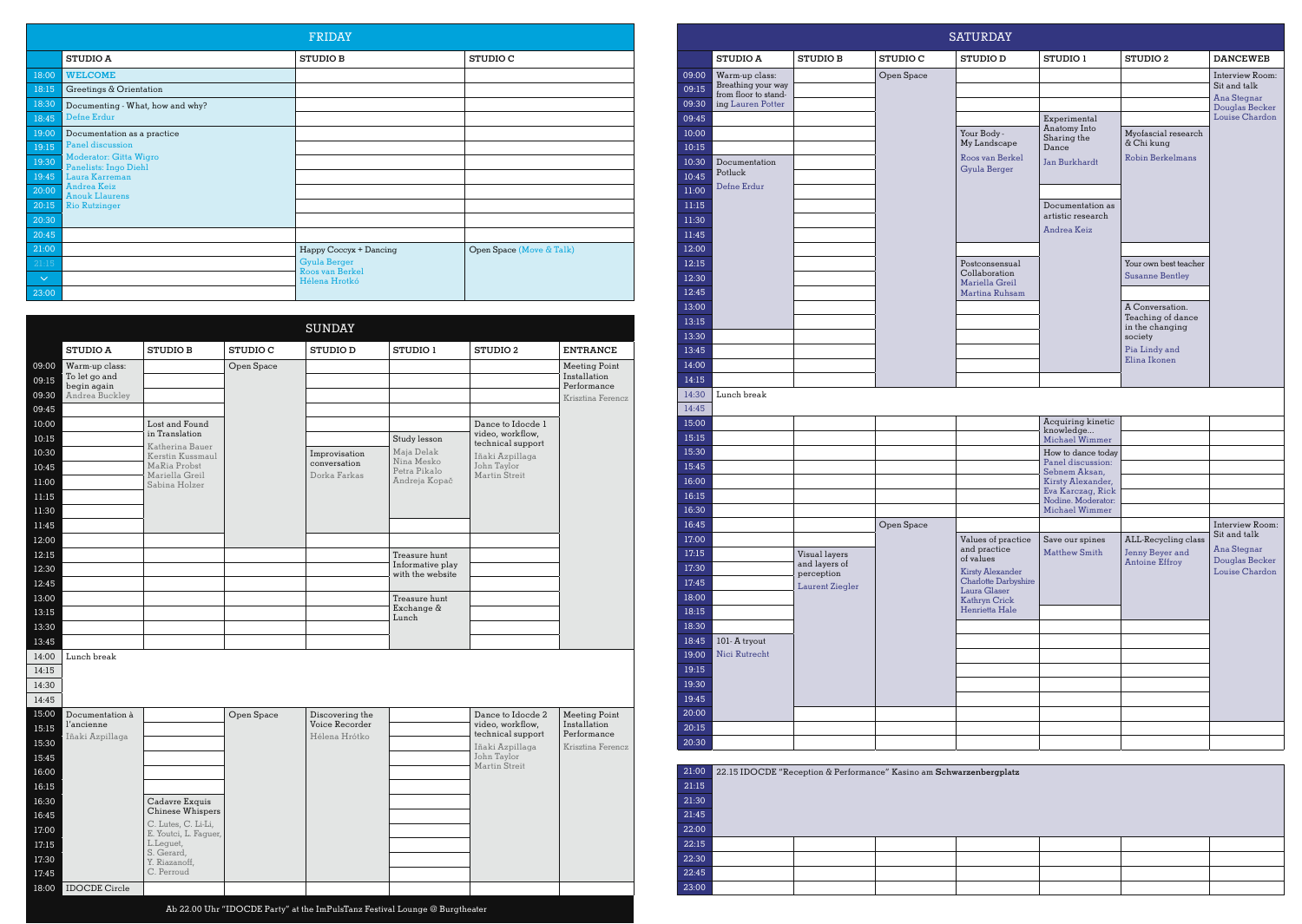

#### MINT BUILDING



## SUNDAY JULY 28

### Sunday 9.00 - 9.45 **To let go and Begin again**

A 45 min warm-up class by **Andrea Buckley (GB)**

We will begin by zooming into the landscape of our own bodies As a focus to help us map and organize ourselves we will spend time learning and unlearning our habitual ways of moving through mini micro explorations of 'Self, Other, Time and Space' As a way to develop a wakefulness in gently letting go to begin again and to encourage a readiness in the intelligence of the perceiving moving body.

**Andrea Buckley** is a certified Rolfer and an independent dance artist, performing teaching and creating work within the UK and abroad. Her work is informed by 20 years of practice, working with Kirstie Simson, Nancy Stark Smith, Lisa Nelson and Deborah Hay along with many others; drawing upon an extensive range of improvisation and contact skills to develop an awareness of the moving body and composition. She is currently working in collaboration with Siobhan Davies Dance as a dance artist creating a new work. **http://www.idocde.net/idocs/511**

#### Sunday 10.00 - 12.00 **Lost and found in translation**

Composing experience or how experience is composing us by **SOMEX GROUP (AT)**

The project explores translation processes between moving/writing/perceiving. The key interest is to make somatic experiences accessible for people who don't share the experience as movers. What methods of translation are needed to achieve this? It will be an experimental setting intersecting teaching and performing. All participants will be active, touching, being touched, moving, being moved, described, inscribed, researching articulations.

**SOMEX GROUP** Meets regularly since 2007 in Vienna for training and research. It is a group of dance/movement artists and educators who also are well versed in various somatic methods. The goal is to reach more awareness, creative expression, dynamic balance and options through an education in movement. The SOMEX GROUP is a peer group with changing foci, between somatics, pedagogics and artistic projects and the interfaces inbetween. Current SOMEX members: Katherina Bauer, Mariella Greil, Sabina Holzer, Kerstin Kussmaul, MaRia Probst. **http://www.idocde.net/idocs/469**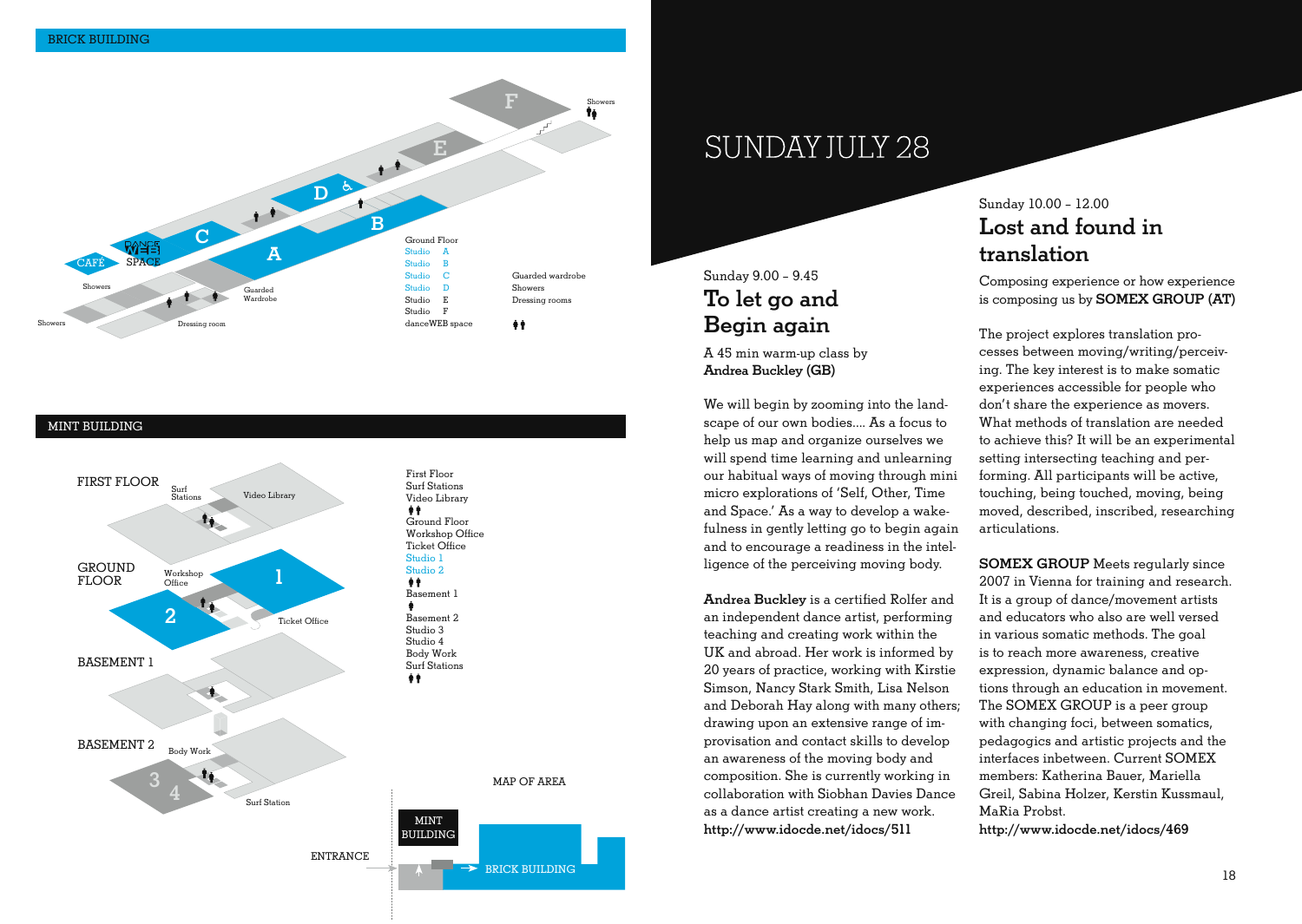Sunday 10.00 - 12.15 / 14.30 - 18.00 **Meeting point**

Installation Performance by **Krisztina Ferencz (HU)**

The "Meeting point" installation performance is created for presenting ourselves and sharing commonalities and differ- $^{70}$ 

The edges of the performance space are marked and consist of three signboards with written statements on each. When one of the statements is true for the person, they can enter and move, dance, relate to the written statements, be moved and compose in any way alone or with others, or just be there for a while, then leave. Statements will be pre-written but anyone can make up new ones on the spot and place it on one of the boards The performance is an on-going invitation to be present, to meet, to get to know each other in various ways in the installation space.

**Krisztina Ferencz** is a performer and dance teacher. She was a member of the Teatr Wizji i Ruchu Lublin, Poland in 1990-1991. She obtained her degree in dance at the ArtEZ (formal EDDC) in the Netherlands in 2000. She has been a founder of the group Filter Performance. In 2012 she gained her MA at the Hungarian Dance Academy in teaching dance. At present she works as dance teacher in a theater school, and she is a member of the Artus Studio, where she creates, performs and collaborates with different artists

**http://www.idocde.net/idocs/493** 

### Sunday 10.00 - 12.15 / 14.30 - 18.00 **Open Space**

Facilitated by **Stephanie Maher (see Bulletin Board for details)**

### Sunday 10.15 - 11.45 **Presentation and experience of the construction of »study lesson of contemporary dance«**

Study Lesson will be presented by **Maja Delak, Andreja Kopac, Nina Meško, Petra Pikalo (Si) invited to IDOCDE by Emanat.** 

They are all active in the field of Slovenian contemporary dance as performers, choreographers, pedagogues, dramaturge or publicist since early nineties. Biographies of all teachers available at www.idocde.net

The format of the dance lesson is conceived as a set of dance contents of different scopes. Presentation formats include both practical demonstrations and theoretical insights into contemporary dance in the form of "tools for use". »Study Lesson of Contemporary Dance« will be presented by four dance teachers who are still in the process of constructing it. After presentation there will be open discussion

**http://www.idocde.net/idocs/479** 

### Sunday 10.30 - 12.00 **Improvising teaching Improvisation – discussion and practice Dorka Farkas (HU)**

I would like to initiate a dialogue on the topic of teaching improvisation and on improvisation itself. Is it authentic to teach Improvisation fully planned? Or what if you take a risk? What if you only rely on what is right there, in the class room? And to continue: How to document, or record this kind of teaching process? Does the documentation of it need tighter framing? I would like to offer a structure for 'a class' to start with, where we shall exchange thoughts about our experiences regarding this issue, then have a nonverbal (moving - dancing) part and a discussion again to close our session.

**Dorka Farkas** is a dancer, freelance movement teacher, improviser She has been practicing contact improvisation, improvisation, butoh, and studied buddhism. She gives creative dance and Hatha-yoga classes on a regular basis. She is a member of Co. Tánceánia and teaches body awareness for visually impaired and blind people. Dorka is also involved in multidisciplinary art and community dance projects, where music, movement, visual arts can nourish each other and the artists/participants. **http://www.idocde.net/idocs/483**

### Sunday 10:00 – 12:00 & 15:00 – 18:00 **Dance to Idocde (Video 1 & 2)**

**Martin Streit (DE), John Taylor (NL) & Inaki Azpillaga (BE)**

Presentation and hands-on tutorial session on workflow, from raw video material through editing to published video on idocde net Fundamentals of camera work and workflow setup - camera - recording - transfer to computer. Open forum for troubleshooting technical computer problems

**Iñaki Azpillaga** is a dance teacher and choreographic assistant based in Brussels. He has a keen interest in learning how video, sound, drawings, paper and skin can get transferred into computer language.

John Taylor is a dancer, teacher and choreographer based in Amsterdam. He has trained in website development and video editing. While this is not his practice it has been an interest for some vears. He is busy with the overlap and implementation of these tools in dance education and the place that they have in the future career development of dance artists.

**Martin Streit** is a media producer and researcher based near Frankfurt am Main, Germany. He has taught small workshops in the frame of Motion Bank. As an active member of frankdances.org/ ID\_Frankfurt he discusses related topics (dance, performance, media, technology) and collaborates with artists from the independent scene. **http://www.idocde.net/idocs/488**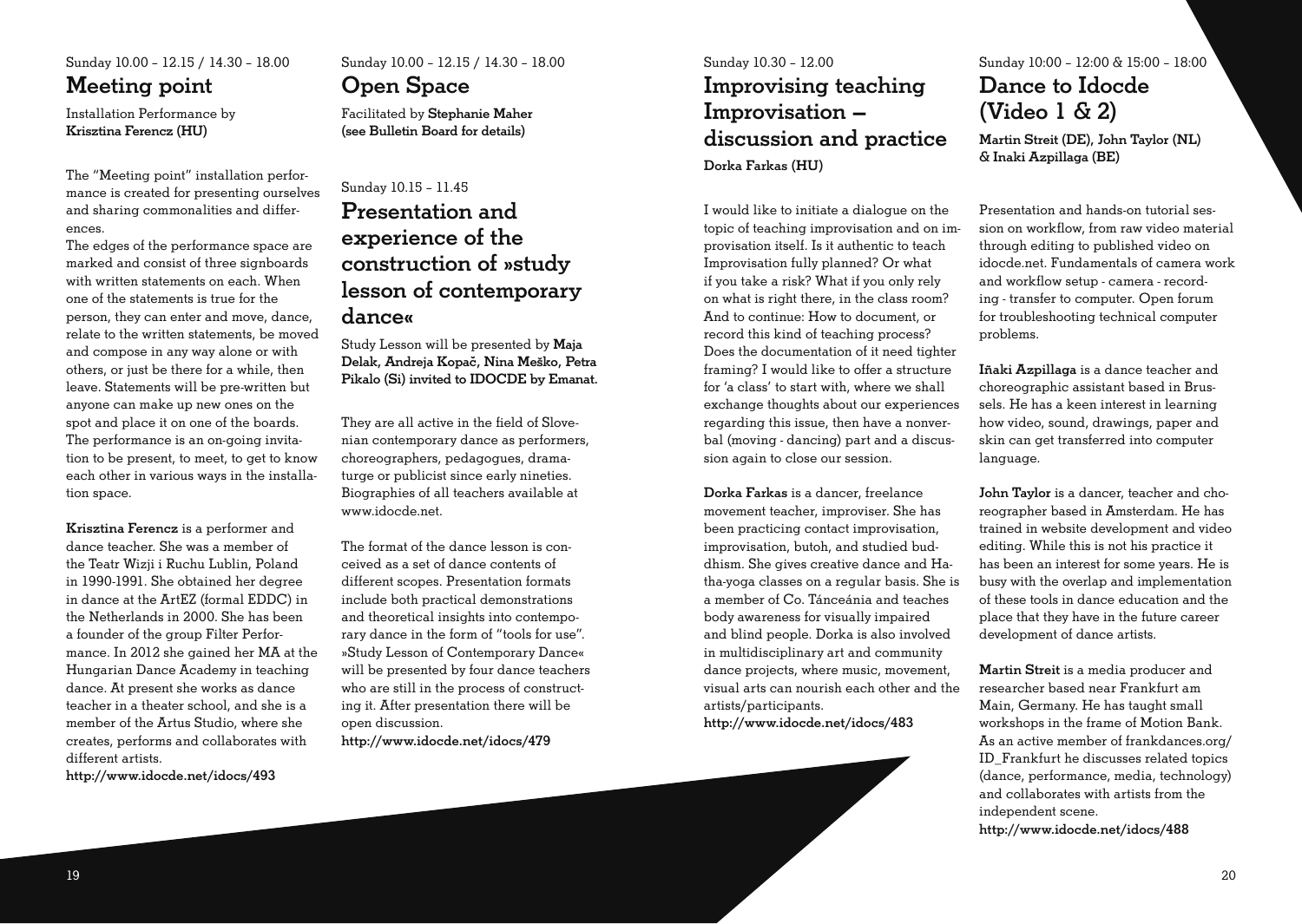

IDOCDE website presentation

An informative and playful event where the IDOCDE website will be introduced, its basic function and use will be explained by an invited quest. After that a 60 minutes time will be given to all participants to work in small groups and play, surf, find out what is on the site, get to know it AND search for a particular hidden information: a "TREASURE". During that hour guidance and help will be provided. To finish the event all are going to gather and see if the TREASURE has been found. If yes, a lottery win will bring these 2 hours into a closing! **http://www.idocde.net/idocs/518** 

Facilitated by Maja Delak, Eszter Gal and a surprise quest.

Eszter Gál, H: A dancer, teacher, choreographer, working at theTheater and Film Universitvin Budapest. She is the artistic director of Kontakt Budapest Studio and the annual International Improvisation Festival in Budapest. She is a certified Skinner Releasing Technique teacher. She has been teaching, performing, collaborating in International performance projects and festivals in Europe, Russia and in the US since 1998.

**Maja Delak** studied contemporary dance at CNDC L'Esquisse in Angers, France. She was a member of the group En-Knap, and a program leader of the realization of a high school program for contemporary dance, in Ljubljana. In her work, Maja Delak has delved into an anchorage of the author's dance poetics while dealing

with methodologies of contemporary art and dance Maja Delak established institute EMANAT, focussing on performance production, a book program and education. She won the Prešeren Fund Award, the highest recognition in the field of art in Slovenia

#### Sunday 15.00 - 18.00 **Documentation á l'ancienne** by **Iñaki Azpillaga (BE)**

Performance event about documenting dance teaching or performing by means of sculpting. The event wants to be part of any performance event supported by sound recording

- Sculpting 'a la non finito': Inspiration and extraction of the documentable contents

- Loading the document piece up to a computer and to shuttle it to the Idocde page in the webspace.

- How to print it or scan it…, the challenge of digitalizing the stone piece…

**Iñaki Azpillaga** please refer to Dancing to IDOCDE for CV **http://www.idocde.net/idocs/491** 

#### Sunday 15.00 - 18.00 **Discovering the Voice recorder**

#### **Heléna Hrotkó (HU)**

During this session we will discover how to document an inner dialogue with the voice recorder. How can this tool help

us to create a close relationship with ourselves by documenting the body story of a surprise topic...?

Your journey begins by picking a piece of paper with a body part written on it, which will become the topic of your "journey" and recording. You can discover the usage of the voice recorder while taking a walk and by speaking out loud what comes up as you connect to your body. After finishing your recording, while walking back, you can recall your pathway by listening to your documentation. At the end of the session we will come together and have a common sharing about our experiences. Don't forget to bring your recorder!

**Heléna Hrotkó** Please refer to 'Happy coccyx' for CV **http://www.idocde.net/idocs/481** 

### Sunday 16.30 - 18.00 **Cadavre Exquis / Chinese Whispers**

Led by a group of teachers in France invited to **IDOCDE** by Le Pacifique 1 CDC - Grenoble. They are Youtci **Erdos, Laura Faguer, Laure Leguet, Yves Riazanoff, Sophie Gérard, Céline Perroud and Clint Lutes**, The proposition will be led by Clint Lutes who is an American dancer, choreographer and teacher based in Grenoble. Biographies of all teachers available at **www.idocde.net** 

Exquisite corpse, also known as exquisite cadaver (from the original French term cadavre exquis) or rotating corpse is a way to offer different approaches to any

subject creating a physical patchwork of 5 minute proposals around one or more topics at a time, for example: time, space or weight (or science or traditional dance or cows...).

You can participate as a 'student' (simply taking the class) or as a 'student & teacher' (both taking class and teaching a portion of the class). Before you teach you must leave the room and keep time. You enter the room 30 seconds before you begin teaching your proposal without interruption/rupture of the previous proposition. There should be a sensitivity to the proposition that already exists in the room

**http://www.idocde.net/idocs/497** 

Sunday 18.00 - 18.15 **IDOCDE circle**

### Sunday 22.00 - 4.00 **IDOCDE party at the ImPulsTanz festival lounge**

location: Burgtheater, Universitätsring 2, 1010 Wien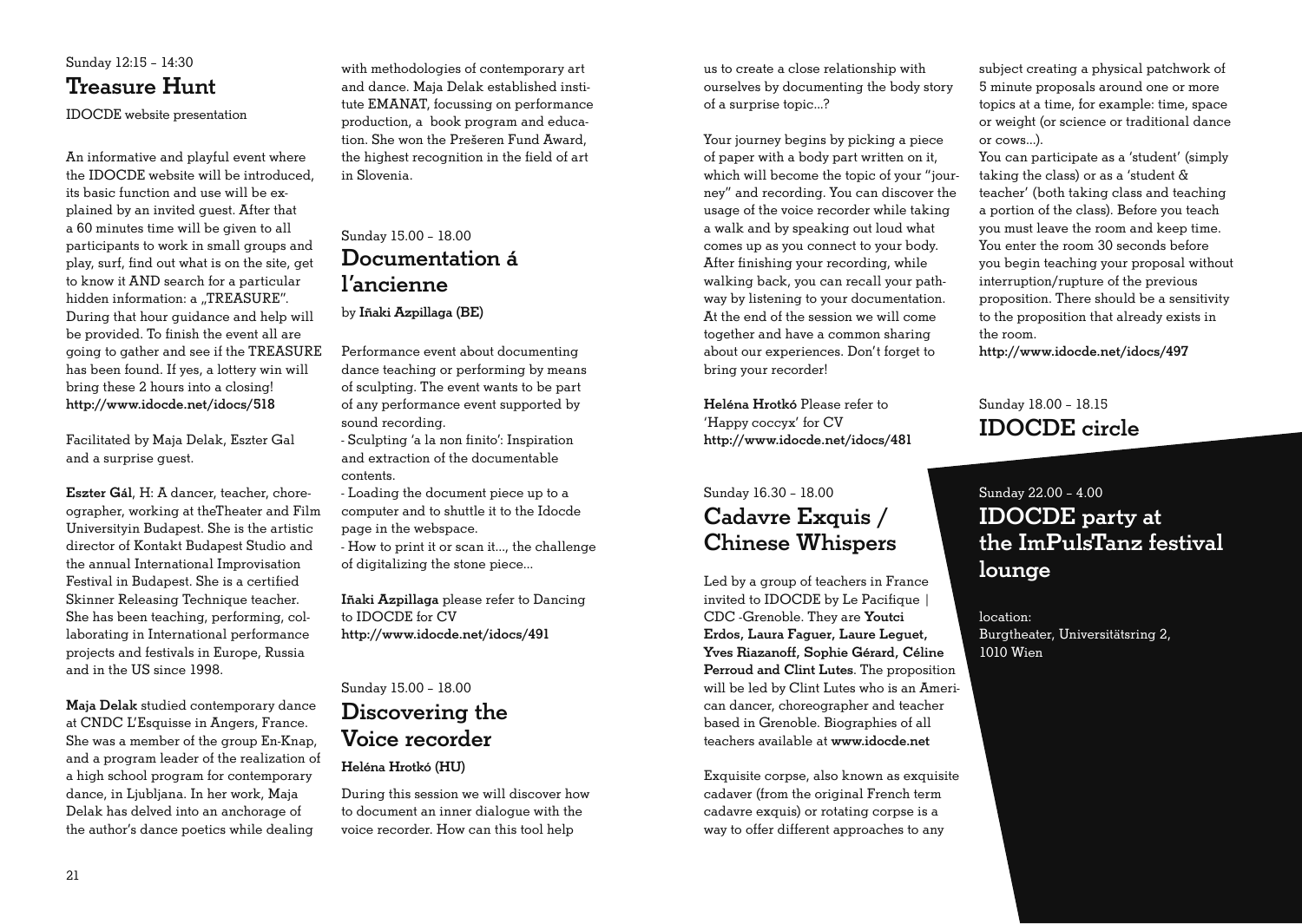

#### **IDOCDE PARTNERS**

12 European partners cooperated in the last 2 years to realize IDOCDE together. A group of 12 dance teachers ("mentors") & 12 dance administrators were involved in developing all aspects of IDOCDE, supported by 100 ... key teachers" who acted as pilot group in researching documentation for dance education and testing the website.

#### The symposium preparation group:

Iñaki Azpillaga (BE), Jan Burkhardt (DE), Charlotte Darbyshire (GB), Eszter Gal (HU), Tatiana Galleau (FR), Kerstin Kussmaul (AT), Peter Pleyer (DE), Rio Rutzinger (AT).

#### Mentors:

Charlotte Darbyshire, Defne Erdur, Eszter Gál, Gill Clarke, Iñaki Azpillaga, Jan Burkhardt, John Taylor, Kerstin Kussmaul. Maja Delak, Malcolm Manning, Rasmus Ölme, Sophie Gérard, Stephanie Maher

#### Key teachers:

Alicia Grant, Amy Voris, Ana Stegnar, Andrea Bold, Andrea Buckley, Andrea Keiz, Andreja Kopač, Anja Bornšek, Anna Venäläinen, Anouk Llaurens, Antoine Effroy, Anu Rajala-Erkut, Aylin Kalem, Avse Sebnem Aksan, Bahar Vidinlioğlu, Bedirhan Dehmen, Bruno Listopad, Céline Perroud, Cilla Olsen, Cimen Güldöker, Clint Lutes, Dan Johansson, Dorka Farkas, Douglas Becker, Emre Sökmen, Erika Faccini. Esra Yurttut, Eva Maes, Fiona Millward, Florence Augendre, Gaby Agis, Gaia Gonelli, Georg Blaschke, Gitta Barthel, Gyula Berger, Heléna Hrotkó, Henrietta Hale, Hillary Blake Firestone, İlkay Türkoğlu, Isabel Lewis, Jack Gallagher, Jeanette Bolding, Jenny Beyer, Juliana Neves, Kaja Lorenci, Katarina McAlester, Kathy Crick, Keren Levy, Kerstin Abrahamsson, Kira Riikonen, Kristen Greco, Kristine Slettevold, Krisztina Ferencz, Laura Faguer, Laura Glaser, Laure Leguet, Lauren Potter, Laurent Ziegler, Li-Li Cheng, Louise Chardon, Madeleine Karlsson, Måns Erlandsson, Maria Ines Villasmil, maRia Probst, Marian Del Valle, Márta Ladiánszki. Matthew Smith, Michael Jahoda, Nataša

Tovirac, Nici Rutrecht, Nicolas Hubert, Nilay Arıöz, Nina Meško, Orcun Okurgan, Palle Dyrvall, Peter Pleyer, Petra Pikalo, Pia Lindy, Rick Nodine, Riikka Lindstöm, Robin Berkelmans, Roos van Berkel, Sabina Holzer, Sally Davidson, Sandra Wieser, Scott Smith, Sebnem Yüksel, Sinia Ožbolt, Stina Nyström, Sylvia Scheidl (IDOCDE project assistance), Tamás Bakó, Ulla Mäkinen, Ulrika Berg, Victoria Hauke, Vita Osojnik, Youtci Erdos, Yves Riazanoff, Zeynep Günsür, Zinzi Buchanan, Zoltán Nagy

#### PARTNER ORGANIZATIONS

#### WIENER TANZWOCHEN (AT)

Founded in 1984, ImPulsTanz (organised by "Wiener Tanzwochen") has developed into one of the largest festivals of contemporary dance worldwide Each summer. thousands of dancers, choreographers and artists from all over the world come and work together for five weeks in Vienna, to celebrate contemporary dance. ImPulsTanz offers performances. workshops, research projects, book presentations, talks and parties. It is home to [8:tension] Young Choreographers' Series as well as established companies. Annually, up to 50 artistic residencies get realised. Education programmes such as danceWEB or Biblioteca do Corpo deep $en$  dance  $\&$  choreography knowledge. As organizing partner of IDOCDE. ImPulsTanz looks forward to an expansion of its network through IDOCDE, enriching the festival with its questions, findings and developments.

Contact: Rio Rutzinger  $www.ImPulsTanz.com$  $info@impulstanz.com$ 

IDOCDE project head: Kerstin Kussmaul info@gravityhappens.net

#### **ULTIMA VEZ (BE)**

is the Brussels based company of choreographer, photographer and filmmaker Wim Vandekeybus: it produces, distributes, administrates and promotes his artistic work on an international scale Ultima Vez develops educational activities for various target groups, including professional and non-professional dancers as well as children and youngsters, and gives support to emerging choreographers, via counseling and residencies as well as collaborations with Workspace Brussels and the European network Life Long Burning and Jardin d'Europe (until June 2013).

The educational program of Ultima Vez is executed by several teachers that worked or still work with the company as dancers In IDOCDE, Ultima Vez takes up the role of an ambassador towards the larger dance teaching community in Belgium that has a strong concentration in Brussels. We experience a big need for professional exchange of theoretical and practical knowledge in the field of dance education. The IDOCDE project has facilitated the research of pedagogy and documentation, generating in this way a dynamic for future exchange between local dance teachers.

Contact: Hilde Vanhoutte  $www$ ultimayez $com$  $hilde@ultime$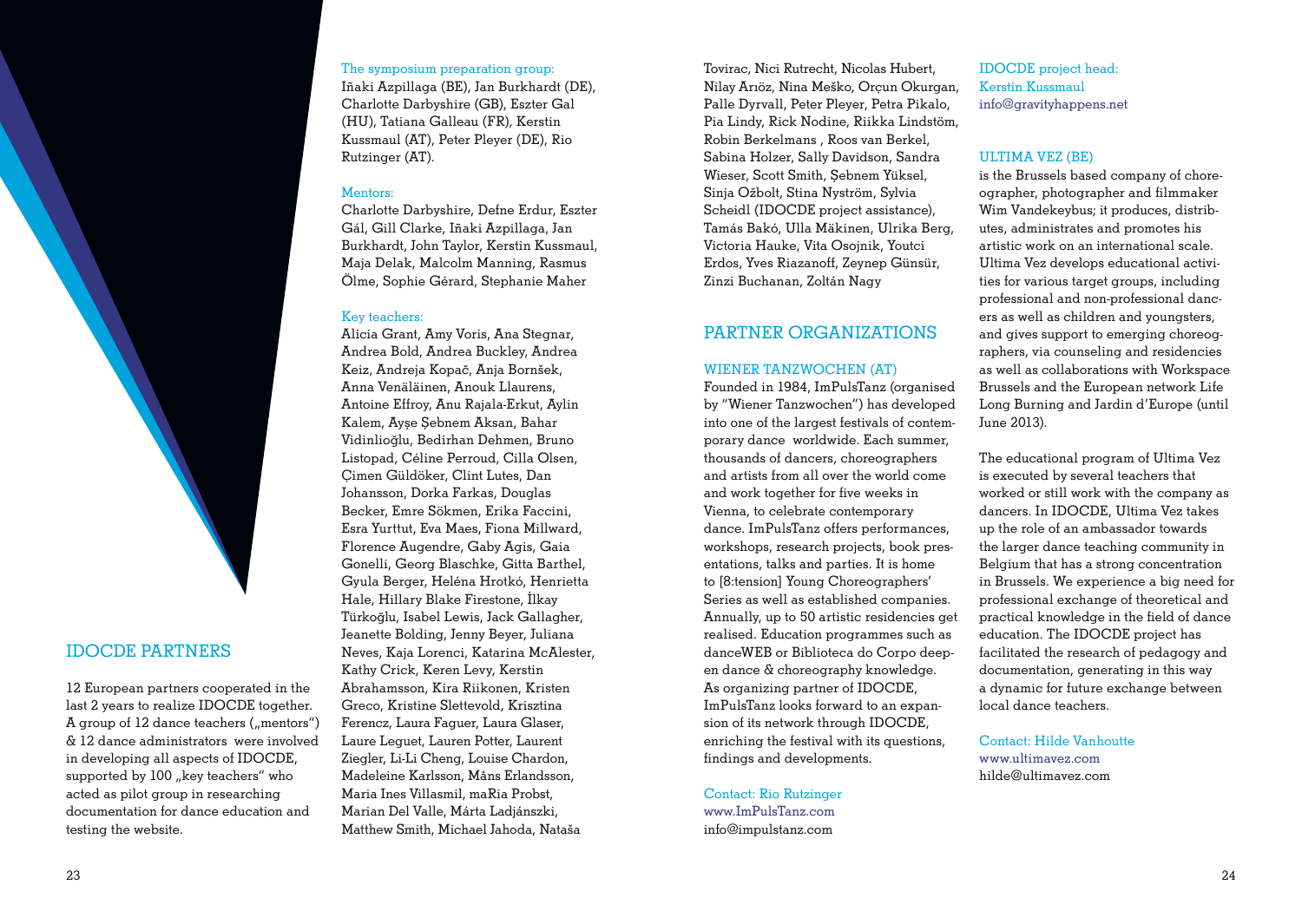#### **K3 - CENTRE FOR CHOREOGRAPHY I TANZPLAN HAMBURG AT KAMPNAGEL (DE)**

is a comprehensive centre for expertise in the field of contemporary dance and choreography, artistic research and dance outreach A major focus of work at K3 is developing and offering various forms of residencies and artistic formats of working that combine artistic research, production and presentation Our outreach and education programmes aim towards fostering appreciation of dance in theory and practice in people of all ages. In addition to providing information and advice, the centre offers dance makers and other professionals in the field regular courses and professional training, workshops as well as further learning formats. For us IDOCDE therefore is a very important project in order to enhance peer-to-peer discussions on documentation as well as on methodologies in contemporary dance education, in order to deepen knowledge about dance and dance training  $-$  within the international dance scene itself as well as among the public.

Contact: Dr. Kerstin Evert www k3-hamburg de tanzplan@kampnagel.de

#### PONDEROSA E.V. (DE)

is a non-profit cultural organisation that offers a dance festival, artist residencies. studio rental, lodging, Summer School Program - P.O.R.C.H., workshops, contact jams and performances. Our main purpose is to create an International meeting space in the countryside outside of Berlin. We come from wide ranging backgrounds, but share a common experience

of embracing the arts, living on a broken down farm and encouraging an event that inspires people's creative sources and gives them a place to enact their own desires and visions. We depend on the form of improvisation to help create our structures and our solutions. We are a team of organizers, teachers, builders, performers, artists, cultural managers, producers and hosts. Our goal is to bring as much uniqueness, clear thought and spontaneous action to our yearly festival while remaining intact as a self-sufficient group and as a building community. IDOCDE gives us the opportunity to connect to a larger circle of like-minded organisations. To exchange perspectives on contemporary dance education, on documentation and to create a thriving network all through Europe.

Contact: Uli Kaiser info@ponderosa-dance.de www.ponderosa-dance.de

#### **EASTERN FINLAND SPORTS INSTITUTE (ISLO)/EDUCATION IN** DANCE AND SOMATICS (FI)

ISLO offers the one-year continuingeducation course Education in Dance and Somatics: Practice, Pedagogy and Cultural Creativity which introduces somatic movement and contemporary dance practices with a focus on facilitating groups. The idea is to bring contemporary dance practices and somatic methods to a wide range of societal situations by attracting people engaged in diverse fields and supporting them to integrate and make use of what they learn in their personal and working lives. Classes are taught in English and students come from all over the world.

Through IDOCDE, ISLO developed better connections to the European dance field. The Finnish key-teacher group is formed by experienced teachers from many Finnish vocational dance educations, art supporting and art organizations and teachers who formerly studied at ISLO. Our aim is to disseminate information about the project throughout the Finnish dance field, and connect Finnish dance educators to the online database

Contact: Elina Ikonen elina.ikonen@islo.ins.fi www.islo.fi/education

#### LE PACIFIOUE | CDC (FR)

Based in Grenoble, Le Pacifique is one of the 10 French Choreographic Development Centres (CDC). It is deeply involved in a variety of contemporary dance activities including creation, co-production. education, show-casing and raising awareness of the art of choreography. The interest in the project was to encourage artists who transmit dance to document their teaching practices thanks to the database, to exchange with their peers and to learn by this way. The benefit is to federate a group of artists in Grenoble and to generate reflection about documentation and teaching in France.

Contact: Le Pacifique | CDC Christiane Blaise, artistic director Tatiana Galleau, project manager, contact@pacifique-cdc.com www.pacifique-cdc.com

#### **WORKSHOP FOUNDATION (HU)**

Workshop Foundation (WSF) was founded in 1992 with the aim of providing support for independent artists. encouraging their artistic development in order to facilitate the development of the Hungarian contemporary dance scene as a whole. The 2004 Catalyst Program drew up the strategic lines along which the Foundation should operate Artistic and geographical crossovers and support for multidisciplinary work became priorities. Feedback and requirements received from the artists and the existing international examples have served as a base for the activity and the programs. WSF has been taking care of educational programs connected to performing arts since it's foundation. The participation of WSF in IDOCDE is important as it is realized outside of the institutionalized frames. IDOCDE increases the awareness of the documentation process amongst Hungarjan dance teachers, helps placing them into an international context and creates the basis for long-term co-operations. Most importantly, IDOCDE gives a solution for a real deficiency: it offers professional help, the opportunity to research and it gives easy access to methodological tools for pedagogues working in the field of contemporary dance.

Contact: Gerg Talló workshop@c3.hu www wsf hu

#### **ICKAMSTERDAM (NI.)**

The International Choreographic Arts Centre is a platform for contemporary dance under the artistic direction of Emio Greco and Pieter C. Scholten, Besides producing the works of Emio Greco | Pieter C. Scholten and supporting new, young talents. ICKamsterdam develops and implements high-value educational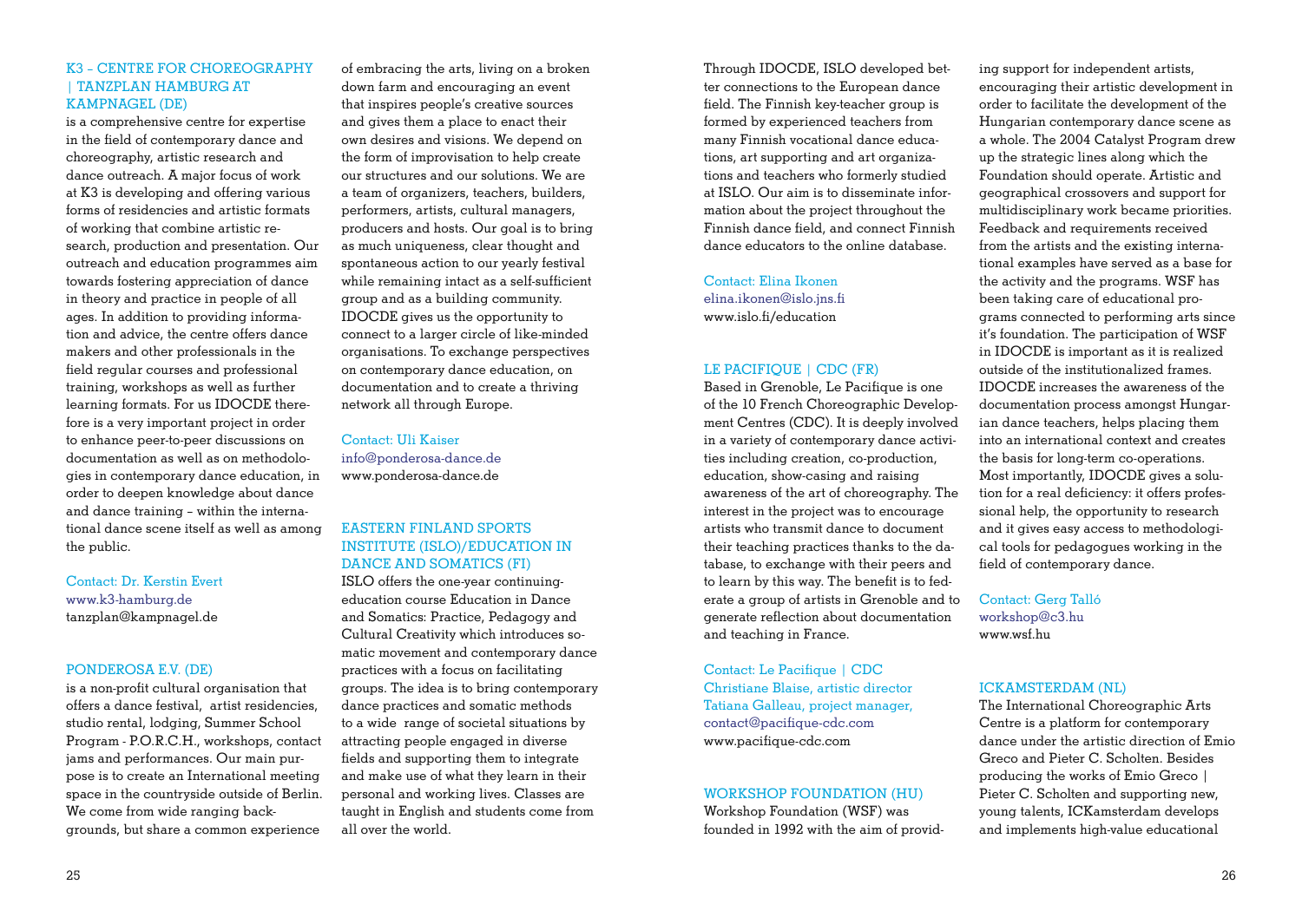and research programmes and contributes to knowledge transfer and research in the dance field

As documentation is one of the main interests of the research activities of ICKamsterdam, IDOCDE broadens our research by approaching documentation from another perspective. It provides ICKamsterdam a new virtual and physical platform to recent findings, developed digital objects and questions around the accessibility and future of dance education.

With IDOCDE, ICKamsterdam expands its development of an educational network within Europe, while tightening our local network of local teachers who now come together in Amsterdam on a regular basis.

Contact: Marieke van Bueren www.ickamsterdam.nl  $inf_{\Omega}$ @ickamsterdam nl

#### EMANAT (SI)

The aim of the institute EMANAT is to affirm contemporary dance art as a topical. alive field of artistic creativity, with the production of performances as the central activity, while the institute promotes education and publishing activity as the key elements of the development of the art of dance. Emanat sees IDOCDE project as a possible open platform for free and noncommercial exchange of educational and pedagogical knowledge. The openness of the platform seems crucial in terms of content, technology and governance.

Contact: Maja Delak info@emanat.si http://emanat.si

#### CULLBERG BALLET (SE)

is a Swedish touring dance company, founded in 1967. The company is producing and touring dance works nationally and internationally and mediates and coproduces works by emerging artists through various European networks Collaborating with Swedish and international dance training programs, such as sharing teachers and hosting an apprenticeship program, is a vital factor in the work of the company

The collaboration with Swedish and European educators as well as the company's own daily work with teachers from different fields and international regions makes IDOCDE an important link and asset for Cullberg Ballet. The documentation and sharing of knowledge support the development of the contemporary dance field in Sweden and reinforces an increased discussion of contemporary dance teaching. The database will be a platform for Swedish dance teachers to connect with international colleagues.

Contact: info@cullbergbaletten.se www.cullbergbaletten.se

#### MSGSÜ CONTEMPORARY DANCE DEPARTMENT (TR)

Contemporary Dance Department of Mimar Sinan Fine Arts University - State Conservatory is a pioneering institution in the field of dance in Istanbul. Turkey. Since 1993, as the first and only "Modern" then "Contemporary" Dance Department in Turkey, it has been hosting worldwide known local & international teachers, with the mission of educating not only well trained dancers but also creative, versatile artists in the practical and theoretical fields of dance.

Today, with its undergraduate & graduate level studies, experienced staff, the department is focused on enhancing its education system. Thanks to collaborations with various institutions and universities within  $E$ urope and  $US$ : via creating artistic and educational opportunities like IDOCDE for its graduates, teachers and the artists in the field the department maintains its leading role. In the new Bomonti Campus, it is now hosting international festivals, symposiums and workshops due to its developed infrastructure, well equiped studios and stage.

Contact: Department Head - Prof. Avdın Teker moderndans@msgsu.edu.tr. www.msasu.edu.tr

#### INDEPENDENT DANCE (UK)

Independent Dance (ID) is an artist-led organisation providing a framework to support, sustain and stimulate dance artists in their ongoing development as professionals. The growth of the artform and of artists is at the heart of our work. Key to our policy is support for teachers questioning their teaching practice, through smaller research-orientated classes and peer-to-peer teachers' exchange, in order to facilitate the development of contemporary dance pedagogy with key UK teachers in an international forum.

IDOCDE is a natural extension of ID's and our artist teachers' desire to exchange and share learning.

ID would like to acknowledge Gill Clarke (1954-2011), the initial UK Mentor for IDOCDE. The value she placed on teaching as an integral aspect of artistic

practice, and her desire to create opportunities for others to continue their own research in this area, underlies ID's involvement in IDOCDE.

Contact: Iris Chan  $info@indenedentdancecouk$ www.independentdance.co.uk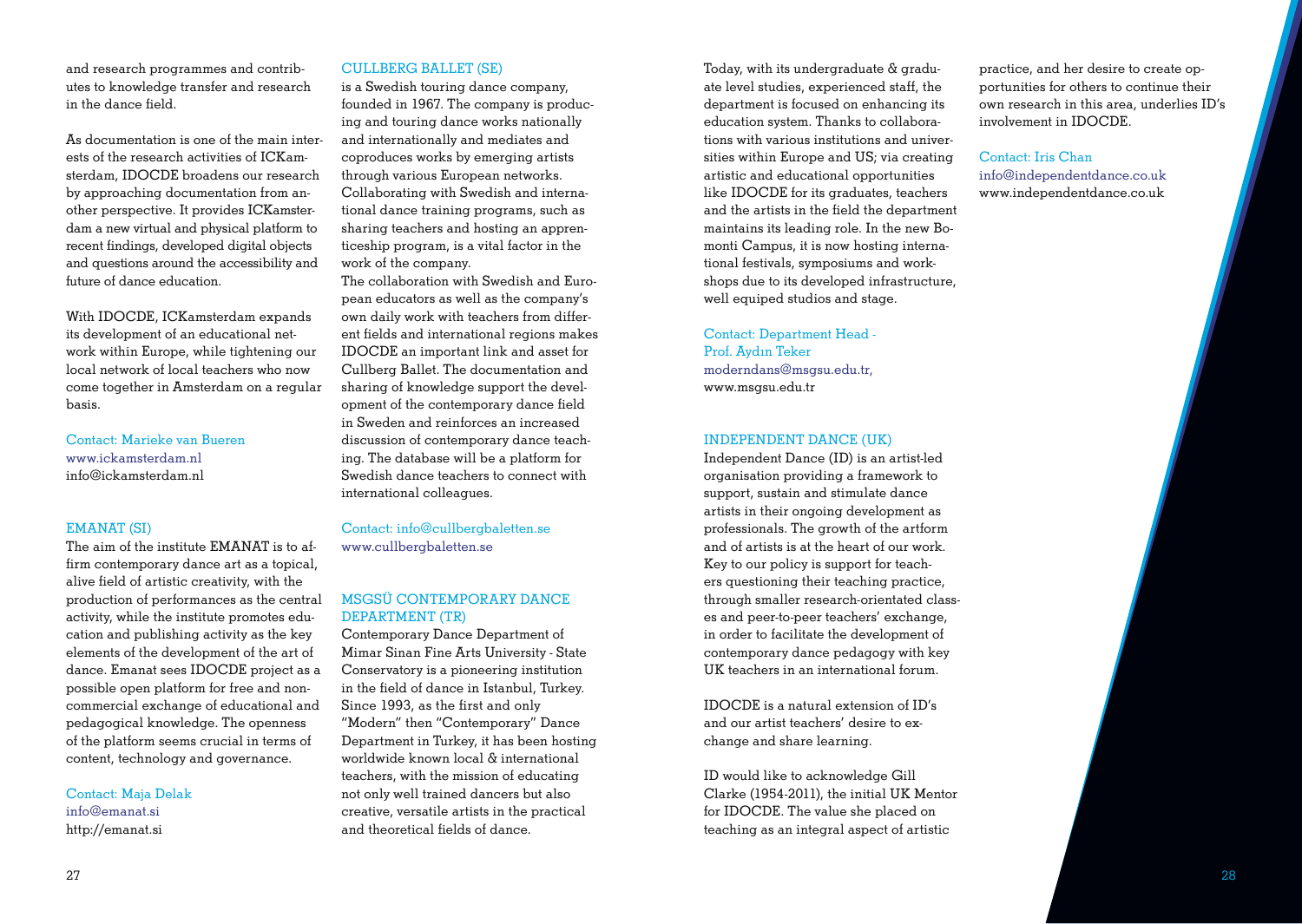NOTES:



#### **IMPRINT**

IDOCDE Symposium "The return of the idocs" Location: ImPulsTanz Vienna International Dance Festival Arsenal, Burgtheater Probebühnen und Werkstätten, Ghegastrasse 19, 1030 Wien

IDOCDE - International Documentation of Contemporary Dance Education hosted by: gravityhappens. ort für bewegung und nichtstun Gärtnergasse 8/8 1030 Wien, Austria www.idocde.net



 $333$  Programmechangle and the separative for any use which may be made of the information contained therein. This project has been funded with support from the European Commission. This publication reflects the views only of the author, and the Commission cannot be held